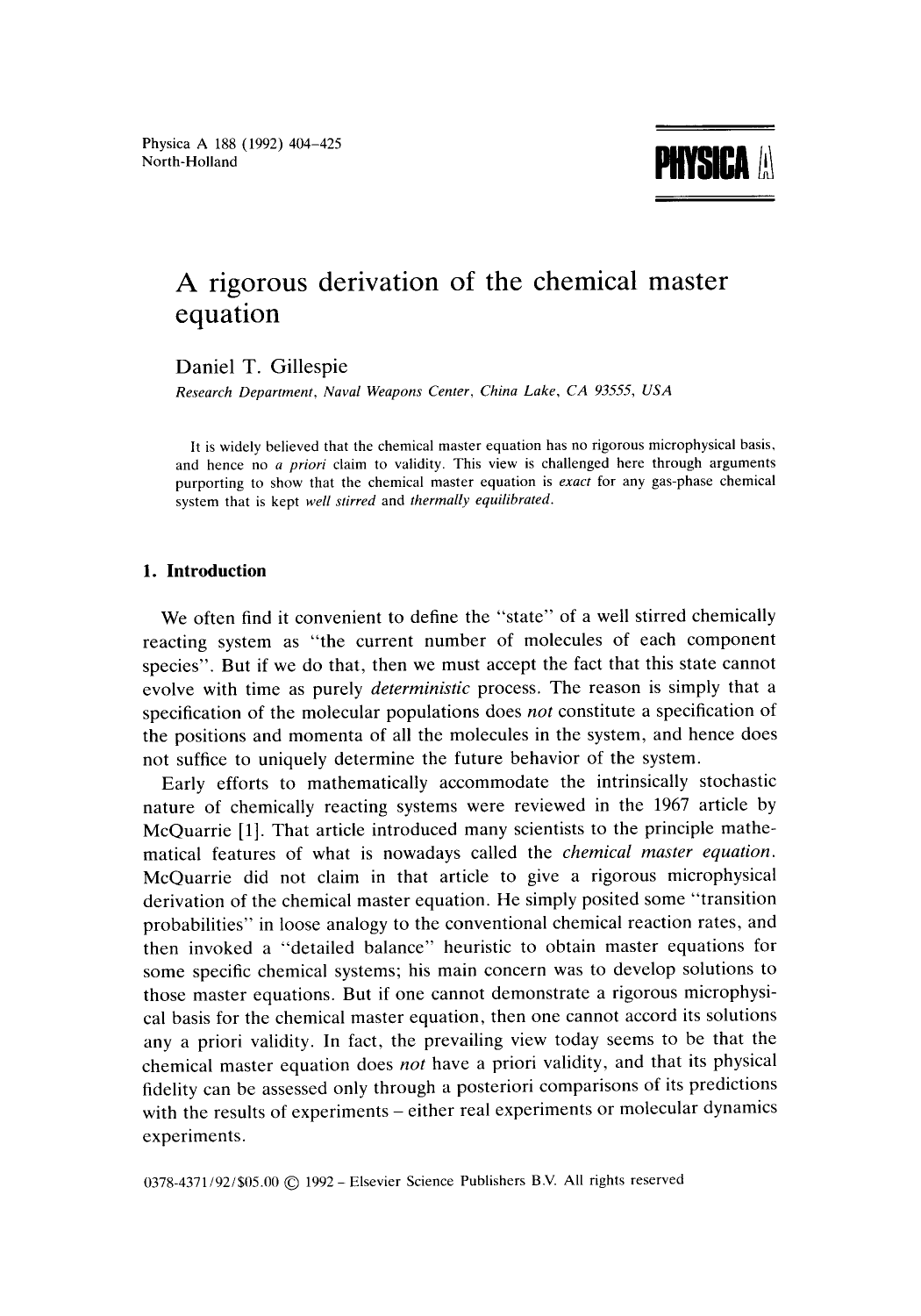The aim of this paper is to show that this view of the chemical master equation does not do it justice. Offered here is a purportedly rigorous derivation of the chemical master equation for a chemically reacting gas-phase system that is kept *well stirred* and *in thermal equilibrium.* 

# **2. Rigor and probability**

In general, a rigorous derivation consists of first laying down a few selfevident premises, and then making a series of self-evident inferences that leads to the desired conclusion. The problem with this otherwise sanguine procedure is that reasonable people can disagree on whether something is "self-evident". In order to confront this problem openly, we shall begin by considering a purportedly rigorous derivation of the expected result of a very simple physical experiment. This exercise will allow us to introduce the principal rules of inference that will be used in our subsequent derivation of the chemical master equation, and it will also provide an indication of the kind of premises that we shall lay down for that derivation. The experiment that we propose to analyze concerns the tossing of a pair of dice. Specifically, we want to assess the probability that the fair tossing of a fair pair of cubic dice will yield a face-up sum of 4.

By the word "probability" here, we mean quite specifically the *fraction of trials* (in this case tosses) that yield a particular *event* (in this case a face-up sum of 4), in the limit of infinitely many repeated trials. This "frequency interpretation" of probability is shunned by many philosophers and mathematicians; philosophers tend to avoid it because the notion of probability can be given other less mundane metaphysical interpretations, and mathematicians tend to avoid it because they see no need to give the notion of probability any earthly interpretation at all. But in this and most other instances in physical science where the notion of probability has been found to be useful, the frequency interpretation is precisely what is called for. As a bonus, the frequency interpretation allows one to straightforwardly *derive,* not merely postulate, the following three *laws of probability:* 

*Range law.* The probability of an event E is a real number  $Pr(E)$  satisfying  $0 \leq Pr(E) \leq 1$ , with the circumstance  $Pr(E) = 0$  corresponding to E *never* occurring, and the circumstance  $Pr(E) = 1$  corresponding to E *always* occurring.

*Addition law.* If  $Pr(E)$  and  $Pr(F)$  are the respective probabilities of two events E and F, and if these two events are *mutually exclusive* (i.e., they never occur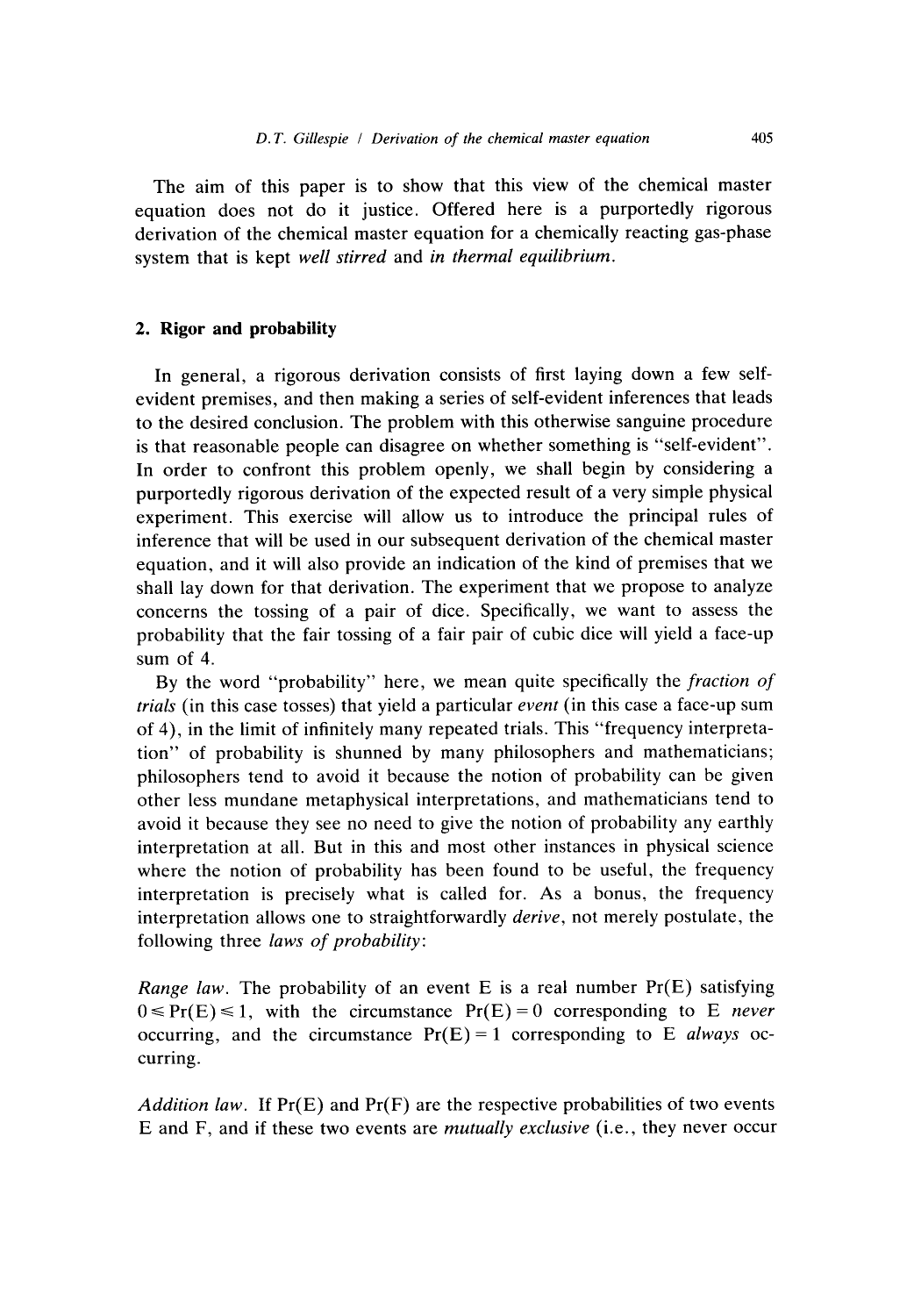together), then the probability of the event "either E or F" is  $Pr(E \text{ or } F)$  =  $Pr(E) + Pr(F)$ .

*Multiplication law.* If  $Pr(E)$  is the probability of an event E, and  $Pr(F|E)$  is the probability of an event F *given* that event E occurs, then the probability of the event "both E and F" is  $Pr(E \& F) = Pr(E) \times Pr(F | E)$ .

The "conditional probability of F given E", which is denoted in the multiplication law by  $Pr(F|E)$ , is formally defined in the frequency interpretation to be the ratio of {the number of trials yielding *both* events E and F} to {the number of trials yielding event E *irrespective* of event F}, in the limit of infinitely many trials. The *addition* law evidently requires that  $Pr(F|E) = 0$ .

The above three laws of probability will be our *self-evident rules of inference,*  not only for our present analysis of the dice tossing problem, but also for our subsequent derivation of the chemical master equation. As for our *self-evident premises* for the dice tossing problem, we shall assume that the phrase "the fair tossing of a fair pair of dice" implies the following:

(i) Each face of each die has the same probability, namely  $\frac{1}{6}$ , of turning up in any toss.

(ii) Knowing the up-face tossed on one die tells us nothing about the up-face tossed on the other die.

Some might object that these two premises are not at all "self-evident", and that they need to be *proved* by solving appropriate equations of motion for the tossed dice. We might try to counter this objection by noting that experimental confirmation of (i) and (ii) should be easy to obtain. But anyone is free to deny that premises (i) and (ii) are self-evident, and for them the following arguments will *not* constitute a "rigorous" analysis.

With our premises and rules of inference now formulated, let us proceed to deduce the probability of a toss in which the up-face number on die A plus the up-face number on die B equals 4, an event that we shall denote by  $(A + B =$ 4). Since the occurrence of this event is really the occurrence of *either* the event  $(A=1 \& B=3)$  *or* the event  $(A=2 \& B=2)$  *or* the event  $(A=3 \&$  $B = 1$ ), all of which are *mutually exclusive*, then the addition law implies that

$$
Pr(A + B = 4) = Pr(A = 1 & B = 3) + Pr(A = 2 & B = 2) \\
\quad + Pr(A = 3 & B = 1) \, .
$$

The first term on the right here can be written, using the multiplication law, as

$$
Pr(A = 1 \& B = 3) = Pr(A = 1) \times Pr(B = 3 | A = 1),
$$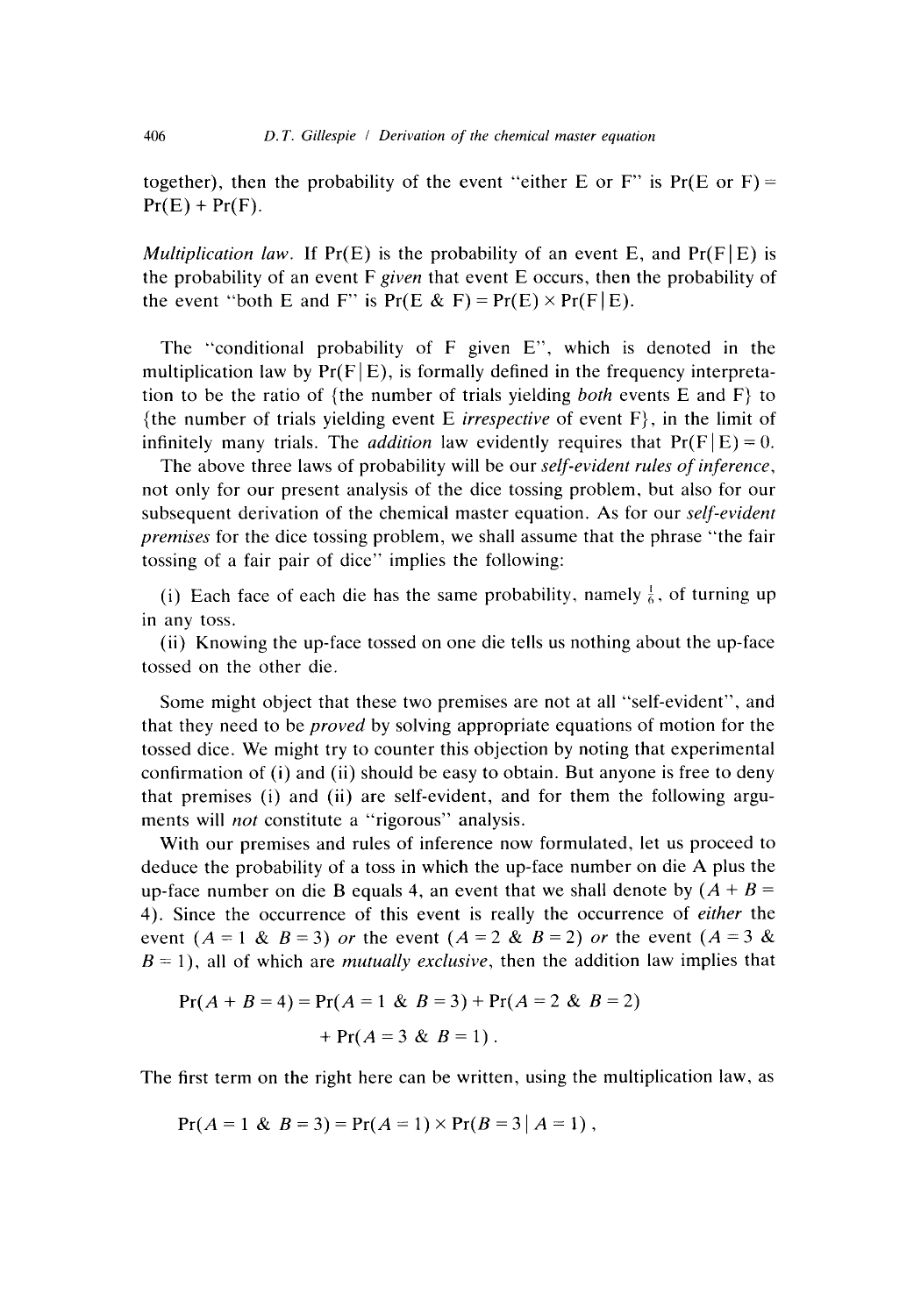where the last factor on the right is the probability that die B turns up 3 *given*  that die  $A$  has turned up 1. But since

$$
Pr(A = 1) = \frac{1}{6}
$$
 (by premise (i)),

and

$$
Pr(B = 3 | A = 1) = Pr(B = 3)
$$
 (by premise (ii))  
=  $\frac{1}{6}$  (by premise (i)),

then we have

$$
Pr(A = 1 \& B = 3) = \frac{1}{6} \times \frac{1}{6} = \frac{1}{36} .
$$

Analogous reasoning reveals that the other two terms on the right side of our leading equation are also equal to  $\frac{1}{36}$ , and so we conclude that

$$
Pr(A + B = 4) = \frac{1}{36} + \frac{1}{36} + \frac{1}{36} = \frac{1}{12} .
$$

Have we presented here a "rigorous" analysis of the problem posed? On the negative side, our analysis has none of the usual trappings of a rigor in mathematical physics: we have not written down any Lagrangian or Hamiltonian, and we have not solved any Liouville equation or Schrödinger equation. On the positive side, our analysis would undoubtedly persuade most scientists to lay a very heavy wager on the proposition that the prediction  $\frac{1}{12}$  would be confirmed in a carefully performed laboratory experiment. In any case, readers who find that they cannot regard the foregoing analysis as being "rigorous" can spare themselves the trouble of reading the remaining sections, because the analysis there will likewise be found wanting.

## **3. The chemical system**

We consider a system consisting of molecules of  $N$  gas-phase chemical species  $S_1, \ldots, S_N$ , which interreact through M elementary chemical reaction channels  $R_1, \ldots, R_M$ . We stipulate that the system be kept *well stirred* in a container of constant volume  $\Omega$ , and *in thermal equilibrium* at a constant absolute temperature T (but not, of course, in *chemical* equilibrium). Precisely what we understand to be implied by these two stipulations will be spelled out shortly. Our ultimate goal will be to describe the behavior of the *species population variables*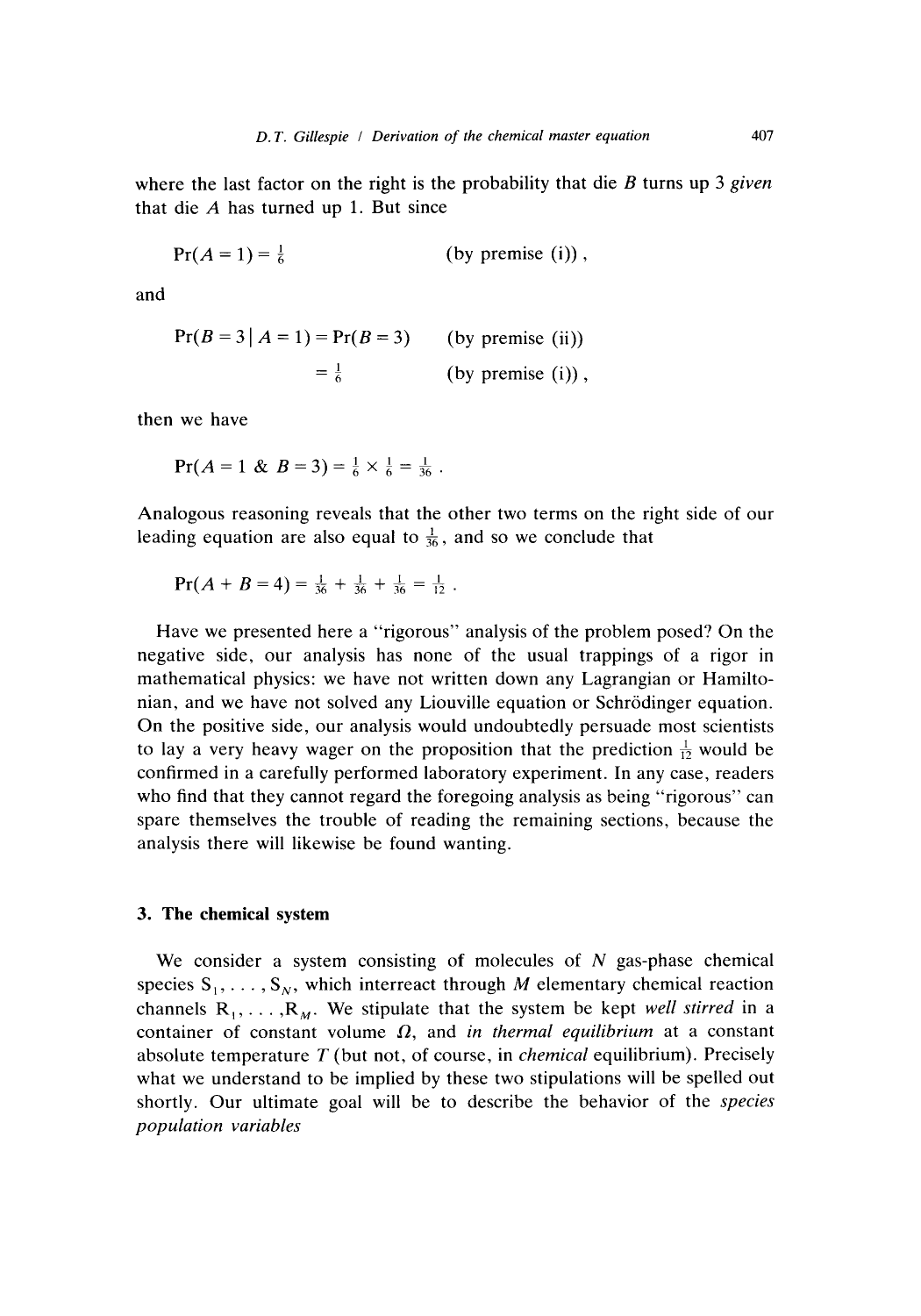$$
X_i(t) \equiv
$$
 the number of molecules of species  $S_i$  in the system  
at time  $t$   $(i = 1, ..., N)$ . (1)

The more commonly considered *species concentration variables* are defined by  $Z_i(t) \equiv X_i(t)/\Omega$ .

We shall focus mainly on elementary reaction channels  $R<sub>\mu</sub>$  of the *bimolecular* form

$$
S_a + S_b \to S_c + \cdots \qquad \text{(bimolecular } R_\mu \text{)}.
$$
 (2)

This form denotes the *collision-initiated* conversion of one molecule of species  $S_a$  and one molecule of species  $S_b$  into one molecule of species  $S_c$ , etc. The two species  $S_a$  and  $S_b$  are called the  $R_\mu$  *reactant species*, and they might be the same. There will usually be two  $R_{\mu}$  product species  $S_c$  and  $S_d$ , which also might be the same, but it will not be necessary for us to impose any restrictions here on their number. So-called "reversible" reactions of the form  $S_a + S_b \rightleftharpoons S_c + S_d$ should be regarded as two separate elementary reactions. Later we shall comment briefly on when and how *monomolecular* and *trimolecular* reaction channels can be accommodated.

We take the stipulations that the system be "well mixed in a container of volume  $\Omega$ " and "in thermal equilibrium at absolute temperature  $T$ " as warrants for the following two premises:

(I) The probability that the center of any randomly selected molecule of the system will be found to lie inside any container subregion of volume  $\Delta \Omega$  is equal to  $\Delta \Omega / \Omega$ .

(II) The probability that the velocity of a randomly selected molecule of mass m will be found to lie inside the infinitesimal region  $d^3v$  about v is equal to  $P_{\text{MB}}(v) d^3 v$ , where

$$
P_{MB}(\mathbf{v}) = \left(\frac{m}{2\pi k_B T}\right)^{3/2} \exp(-mv^2/2k_B T) \,. \tag{3}
$$

Here, *v* denotes the Cartesian triplet  $(v_x, v_y, v_z)$ ,  $d^3$ *v* =  $dv_x dv_y dv_z$ ,  $v^2 = v_x^2 + v_y^2 + v_z^2$ , and  $k_B$  is Boltzmann's constant.

Premise (I) asserts that the system is spatially homogeneous, but in a sense that evidently allows for fluctuations from absolute homogeneity. In formal terms, premise (I) asserts that the *position* of a randomly selected molecule can be regarded as a random variable that is uniformly distributed over the interior of the container. Premise (II) is of course the assertion that the molecules have a Maxweli-Boltzmann velocity distribution. In formal terms, premise (II) asserts that each *Cartesian velocity component* of a randomly selected molecule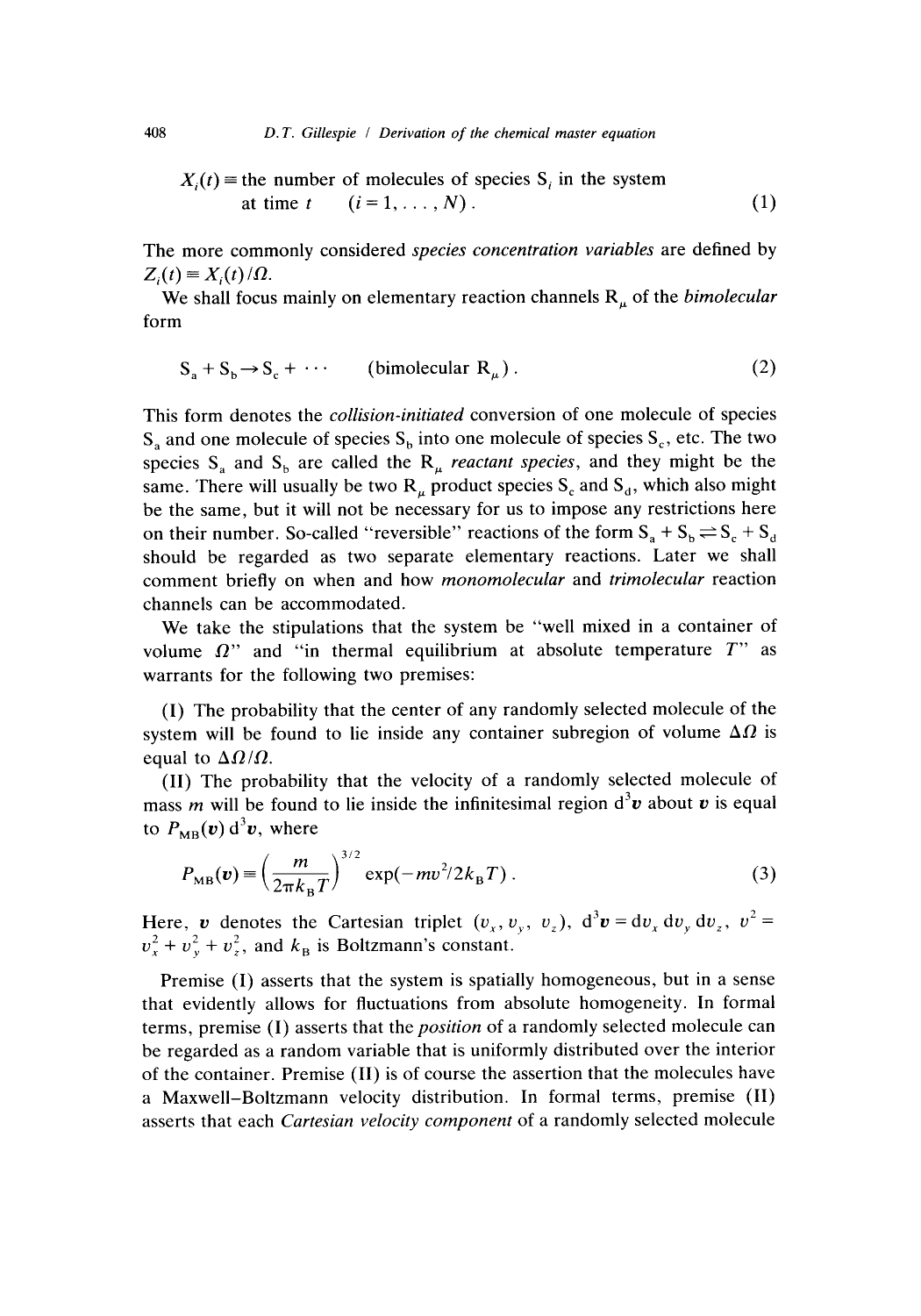of mass  $m$  can be regarded as a random variable that is normally distributed with mean 0 and variance  $k_B T/m$ . Implicit in premises (I) and (II) is the assertion that the molecular positions and velocity components are all statistically independent of each other.

We shall not try to decide here whether premises (I) and (II) should be regarded as *theoretically derivable results* or merely *experimentally justifiable postulates.* But in either case, it is clear that these premises derive whatever validity they do have from the extremely sensitive dependence of a classical many-particle system on its initial conditions- a circumstance that ultimately frustrates any *practical* attempt to treat such a system as being "deterministic". And it is a telling point in favor of premises (I) and (II) that, if they were *not*  true, then we probably would *not* be willing to regard the system as being "well mixed and in thermal equilibrium"  $-$  just as if premises (i) and (ii) in section 2 were not true then we would not be willing to regard the dice tossing process as being "fair". In practice, we expect premises (I) and (II) to be valid for any constant-temperature dilute-gas system in which *nonreactive* molecular collisions occur much more frequently than *reactive* molecular collisions.

# **4. The specific probability rate constant**

The first step in our derivation of a "master equation" for the species population variables  $\{X_i(t)\}\$  will be to establish some pertinent facts about the probability

$$
\pi_{\mu}(t, dt) \equiv
$$
probability that a randomly selected combination of R<sub>\mu</sub>  
reactant molecules at time *t* will react accordingly in the  
next infinitesimal time interval [*t*, *t* + d*t*) ( $\mu = 1, ..., M$ ).  
(4)

Specifically, we shall show that for virtually all chemical reaction channels that are consistent with the specifications and assumptions set forth in section 3,  $\pi_{\mu}(t, dt)$  should exist in the form

$$
\pi_{\mu}(t, \mathrm{d}t) = c_{\mu} \mathrm{d}t \,,\tag{5}
$$

where  $c_{\mu}$  is independent of dt. We call  $c_{\mu}$  the *specific probability rate constant* for reaction channel R<sub> $\mu$ </sub>. In subsection 4.1 we shall calculate  $\pi_{\mu}(t, dt)$  for bimolecular reactions in general, and in subsection 4.2 we shall look at some specific bimolecular mechanisms. In subsection 4.3 we shall consider briefly the matter of monomolecular and trimolecular reactions.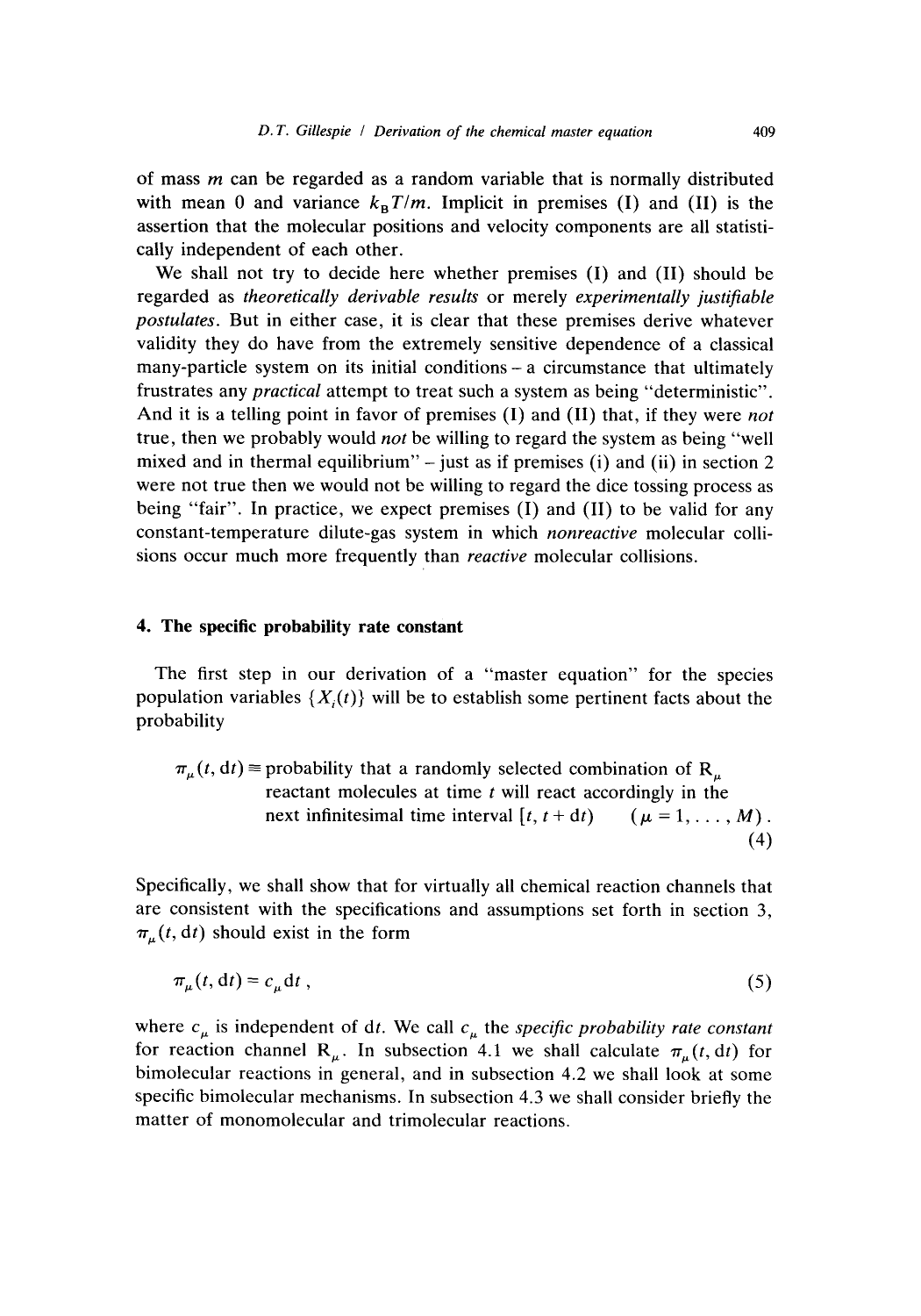#### *4.1. Bimolecular reactions in general*

In order for the bimolecular reaction (2) to occur, it is first necessary that an  $S_a$  molecule and an  $S_b$  molecule *collide* with each other. Let us assume for simplicity that the molecules of species  $S_i$  ( $i = a, b$ ) can be regarded as spheres of mass  $m_i$  and radius  $r_i$ , so that a collision between an S<sub>a</sub> molecule and an S<sub>b</sub> molecule occurs whenever the center-to-center distance between those two molecules decreases to  $r_a + r_b$ . We begin by establishing the existence and mathematical form of the quantity

$$
\pi_{\mu}^{*}(t, dt) \equiv
$$
probability that a randomly selected pair of R<sub>\mu</sub>  
reactant molecules at time *t* will *collide* in the  
next infinitesimal time interval [*t*, *t* + dt). (6)

To derive an expression for  $\pi_u^*(t, dt)$ , we shall make use of a certain theorem of probability theory. We develop that theorem as follows: Let  $E_1, E_2, \ldots \equiv$ {E~} be any set of *mutually exclusive and collectively exhaustive* events; i.e., on every trial, one and only one of the events in the set  ${E<sub>i</sub>}$  occurs. Then the occurrence of any event G can be thought of as the occurrence of either the event  $E_1 \& G$  or the event  $E_2 \& G$  or .... Since the events in the set  $\{E_i \& G\}$ are *mutually exclusive,* then the addition law implies that

$$
Pr(G) = \sum_{i} Pr(E_i \& G).
$$

But by the multiplication law we have

$$
Pr(E_i & G) = Pr(E_i) \times Pr(G | E_i).
$$

Substituting this into the preceding equation, we get

$$
Pr(G) = \sum_{i} Pr(E_i) \times Pr(G | E_i).
$$
 (7)

If the individual events in the set  ${E_i}$  happened to be labeled by a *real*-valued index instead of by an integer-valued index, then we must replace the sum in eq. (7) by an *integral* (a sum over nonoverlapping infinitesimal subintervals). We shall in fact be interested in a situation where the integer index  $i$  is replaced by a *real 3-dimensional vector* index v. Eq. (7) then becomes

$$
Pr(G) = \iiint_{v} Pr(E_v) \times Pr(G | E_v), \qquad (8)
$$

valid for  ${E<sub>v</sub>}$  any set of mutually exclusive and collectively exhaustive events.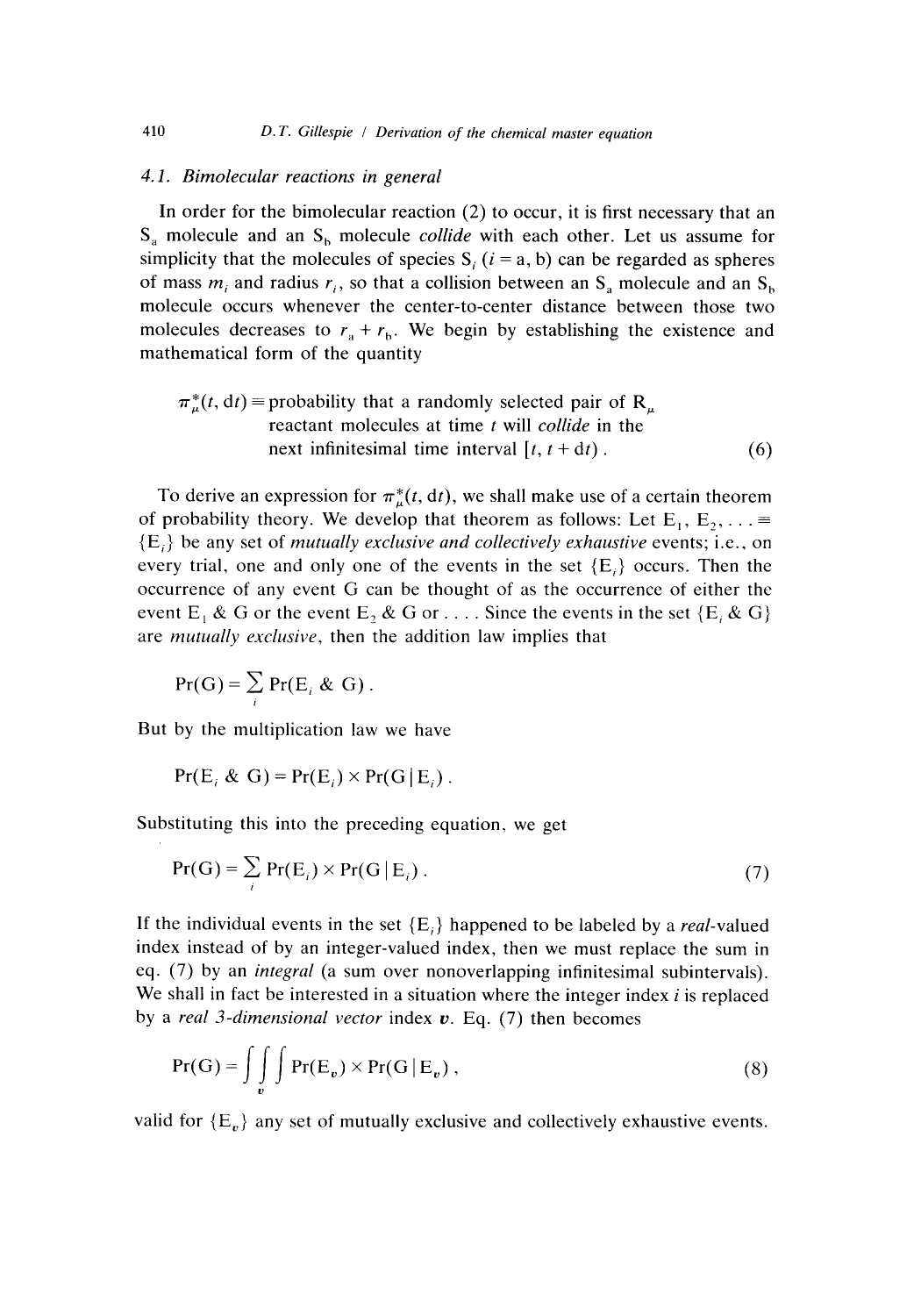Now we let G be the event "a randomly selected pair of  $R_{\mu}$  reactant molecules at time *t collides* in the next infinitesimal time interval  $[t, t + dt)$ ". Then it follows from definition (6) that

$$
\Pr(G) = \pi_u^*(t, dt). \tag{9}
$$

And we let  $E_n$  be the event "a randomly selected pair of  $R_u$  reactant molecules at time t has a relative velocity vector  $v_b - v_a$  in the infinitesimal Cartesian region  $d^3v$  about v". The set of events  ${E<sub>n</sub>}$  is clearly mutually exclusive, and it will also be collectively exhaustive if we allow  $v$  to vary over all of 3-space. As one might expect from elementary kinetic theory,

$$
Pr(E_v) = \left(\frac{m^*}{2\pi k_B T}\right)^{3/2} \exp(-m^*v^2/2k_B T) d^3v , \qquad (10)
$$

where v is the magnitude of v and  $m^* \equiv m_a m_b/(m_a + m_b)$  is the reduced mass of the two  $R_{\mu}$  reactant molecules. A rigorous proof of eq. (10) can be constructed by using the so-called random variable transformation theorem [2, 3] to calculate the density function of the random variable  $V = V_b - V_a$  when each of the two statistically independent random variables  $V_a$  and  $V_b$  has a density function of the form (3).

Finally, we need for eq. (8) an expression for  $Pr(G | E<sub>n</sub>)$ , the probability that a randomly selected  $S_n-S_b$  molecular pair at time t, moving with a relative velocity that is infinitesimally close to  $v$ , will collide with each other in  $[t, t + dt)$ . In fig. 1 we show a picture of a randomly selected  $S_a$  molecule, along with the vector  $v$  that specifies the relative velocity of the otherwise random  $S_b$ molecule. It should be evident from the figure that an  $S_b$  molecule at time t, moving with velocity  $v$  relative to the  $S_a$  molecule, will collide with the  $S_a$ molecule in  $[t, t + dt)$  if and only if the center of the S<sub>b</sub> molecule at time t lies inside the spherically distorted cylindrical region shown in fig. 1 with effective radius  $r_a + r_b$  and effective height v dt<sup>#1</sup>. So Pr(G | E<sub>v</sub>) is just the probability that the center of a randomly selected  $S_b$  molecule, moving with velocity v relative to the randomly selected  $S_a$  molecule, will at time t have its center lying inside a certain subregion of volume (v dt)  $\pi (r_a + r_b)^2$ . We may therefore conclude from our premise (I) that

$$
Pr(G | E_v) = \frac{(v \, dt) \, \pi (r_a + r_b)^2}{\Omega} \,. \tag{11}
$$

 $*$ <sup>1</sup> Here we have implicitly invoked the vanishingly small nature of the infinitesimal dt; because only if the relative distance  $v$  dt is vanishingly small is it permissible to ignore the possibility of collisional interference by some third molecule.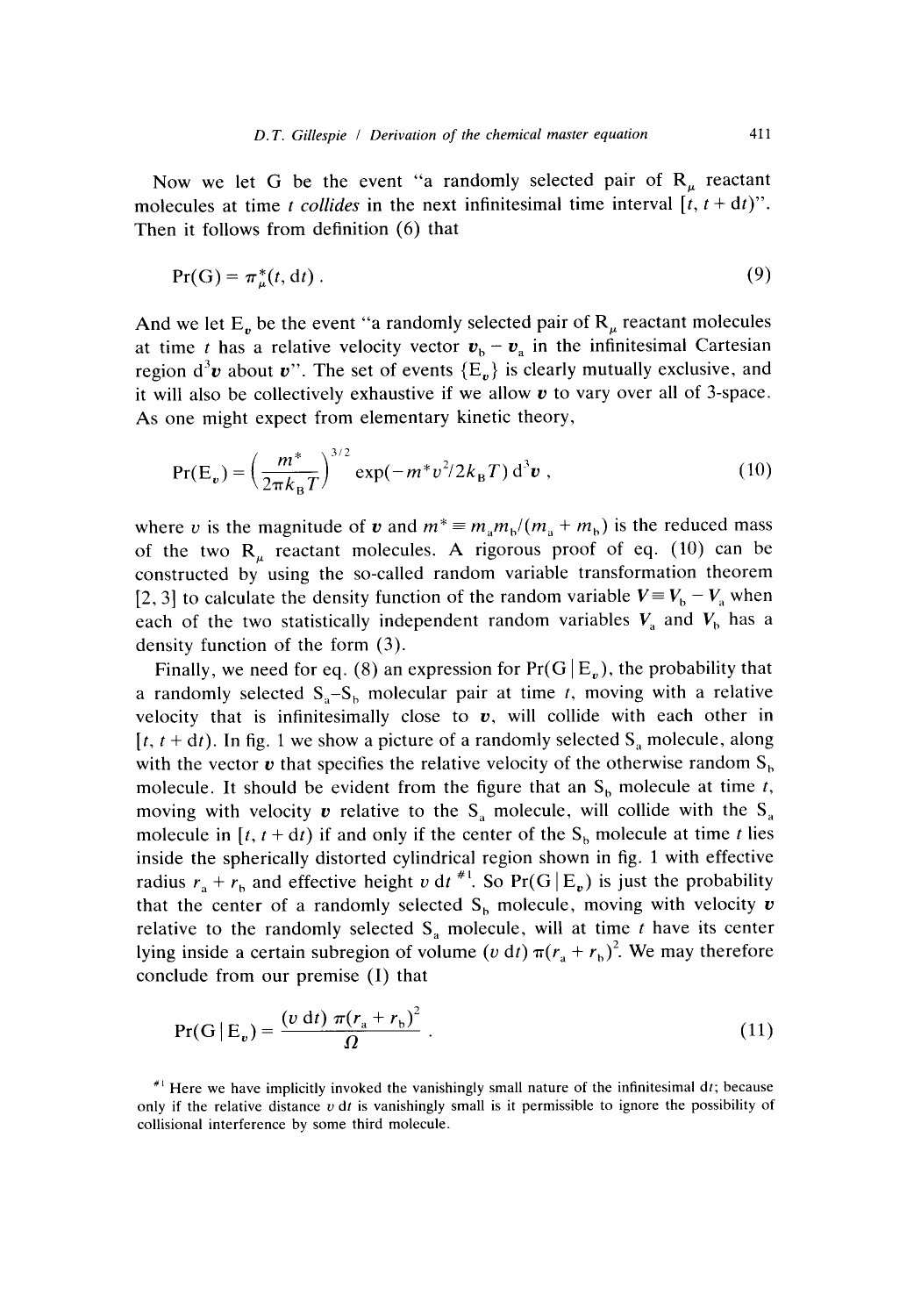

Fig. 1. An S<sub>a</sub> molecule of radius  $r_a$ , and the infinitesimal region in which the center of an S<sub>b</sub> molecule with radius  $r<sub>b</sub>$  and relative velocity v must lie if the two molecules are to collide in the next dt. The region is essentially a right cylinder of radius  $r_a + r_b$  and height v dt, whose upper and lower surfaces have been deformed into identically oriented hemispheres of radii  $r_a + r_b$ .

Substituting eqs.  $(9)$ ,  $(10)$  and  $(11)$  into eq.  $(8)$ , we obtain

$$
\pi_{\mu}^{*}(t, dt) = \iiint_{v} \left( \frac{m^{*}}{2\pi k_{B}T} \right)^{3/2} \exp(-m^{*}v^{2}/2k_{B}T) d^{3}v \frac{(v dt)\pi (r_{a} + r_{b})^{2}}{\Omega}.
$$
\n(12)

Here,  $v$  is a real 3-dimensional vector variable with unrestricted Cartesian components  $(v_x, v_y, v_z)$ , differential element  $d^3\mathbf{v} = dv_x dv_y dv_z$ , and magnitude  $v$ . Evaluation of this triple integral is straightforward, and yields

$$
\pi_{\mu}^{*}(t, dt) = \Omega^{-1} \left( \frac{8k_{B}T}{\pi m^{*}} \right)^{1/2} \pi (r_{a} + r_{b})^{2} dt.
$$
 (13)

Of course, we should not suppose that *every* collision between an S<sub>a</sub> molecule and an  $S_b$  molecule will lead to an  $R_\mu$  reaction. But we shall assume that if such a collision *does* give rise to an  $R_{\mu}$  reaction, then the reaction happens *immediately.* And we shall define the *collision-conditioned reaction probability*  $p_\mu$  by

$$
p_{\mu} = \text{probability that a randomly selected pair of colliding}
$$
  
R\_{\mu} reactant molecules will react according to R\_{\mu}. (14)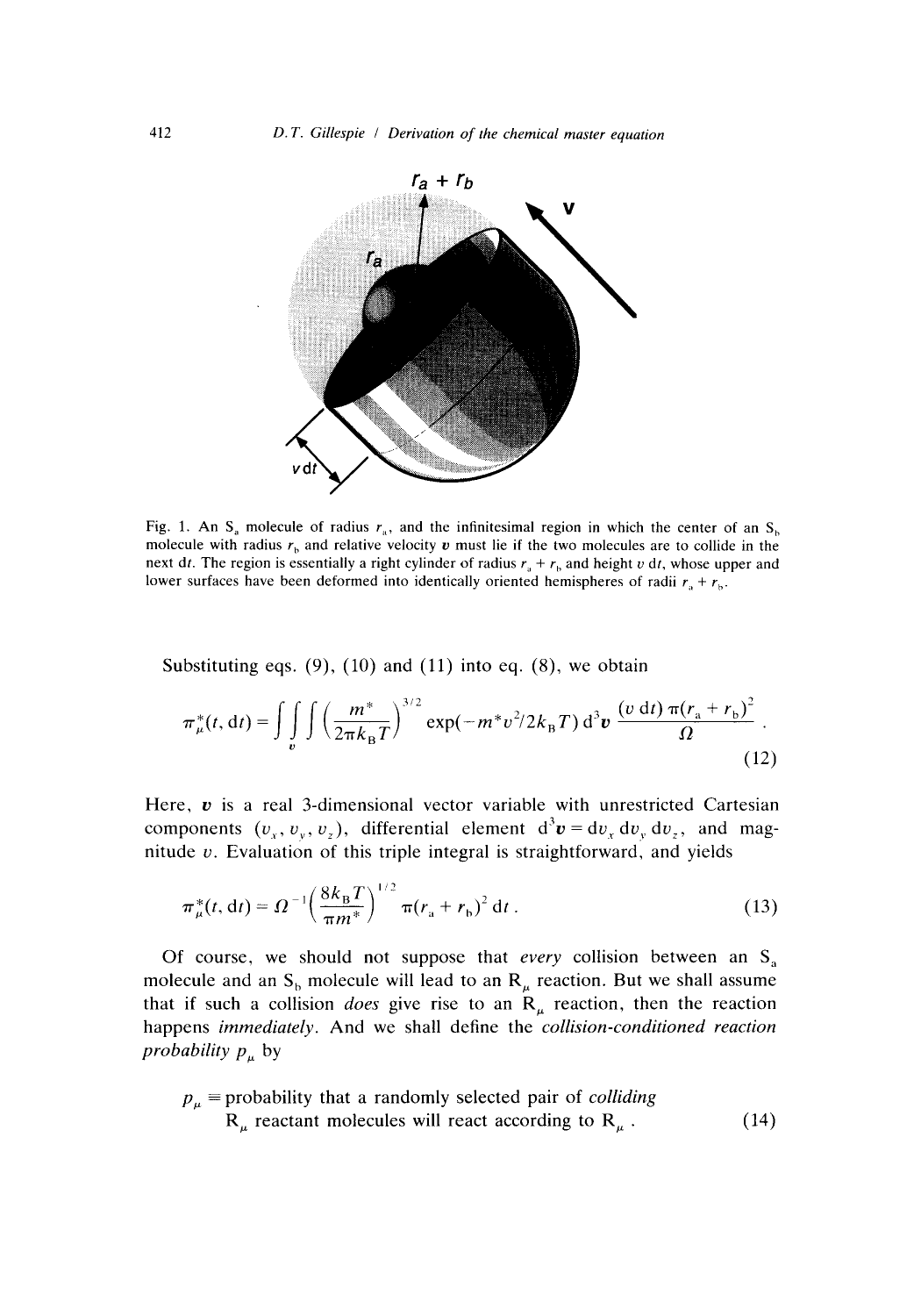Since the multiplication law tells us that

Pr(collision & reaction) = Pr(collision) × Pr(reaction | collision),

then by definitions  $(4)$ ,  $(6)$  and  $(14)$  we have

$$
\pi_{\mu}(t, \mathrm{d}t) = \pi_{\mu}^{*}(t, \mathrm{d}t) \ p_{\mu} \ . \tag{15}
$$

Substituting eq. (13) into eq. (15), we conclude that the quantity  $c<sub>\mu</sub>$  defined in eq. (5) exists in the form

$$
c_{\mu} = \Omega^{-1} \left( \frac{8k_{B}T}{\pi m^{*}} \right)^{1/2} \pi (r_{a} + r_{b})^{2} p_{\mu} . \qquad (16)
$$

It will be crucial for our analysis in subsequent sections that  $c<sub>u</sub>$  be *independent* of dt. It is clear from our result (16) that this will be the case if and only if  $p_u$  is independent of dt. The definition (14) makes it rather obvious that  $p_{\mu}$  will have no dt-dependence; however, it is instructive to check this by examining a few specific bimolecular reaction mechanisms.

#### *4.2. Some simple bimolecular reaction mechanisms*

Suppose that each  $R_{\mu}$  reactant molecule has a "sensitive area" inscribed on its spherical surface, and that an  $R_{\mu}$  reaction will occur if and only if the point of collisional contact between an  $R_{\mu}$  reactant pair lies inside both sensitive areas. If the sensitive area on the S<sub>a</sub> molecule subtends a solid angle  $\omega_a$  with respect to the center of the molecule, then owing to the well stirred nature of the system the probability that the collisional contact point will lie inside that area is  $\omega$ <sub>a</sub>/4 $\pi$ . Similarly, the probability that the collisional contact point will lie inside the sensitive area on the S<sub>b</sub> molecule is  $\omega_b/4\pi$ . (See fig. 2.) In the absence of any force field that preferentially orients the molecules, the probability that the collisional contact point will simultaneously lie inside both sensitive areas will, by the multiplication law, be the product of these two probabilities. Therefore, the collision-conditioned reaction probability in this case is simply

$$
p_{\mu} = \omega_{\rm a} \omega_{\rm b} / (4\pi)^2 \,. \tag{17}
$$

Another kind of bimolecular reaction model concerns the *impact energy,*  which we define, following Present [4], by

 $\epsilon$  = the kinetic energy associated with the component of the relative velocity of the colliding molecules along their line of centers at contact. **(18)**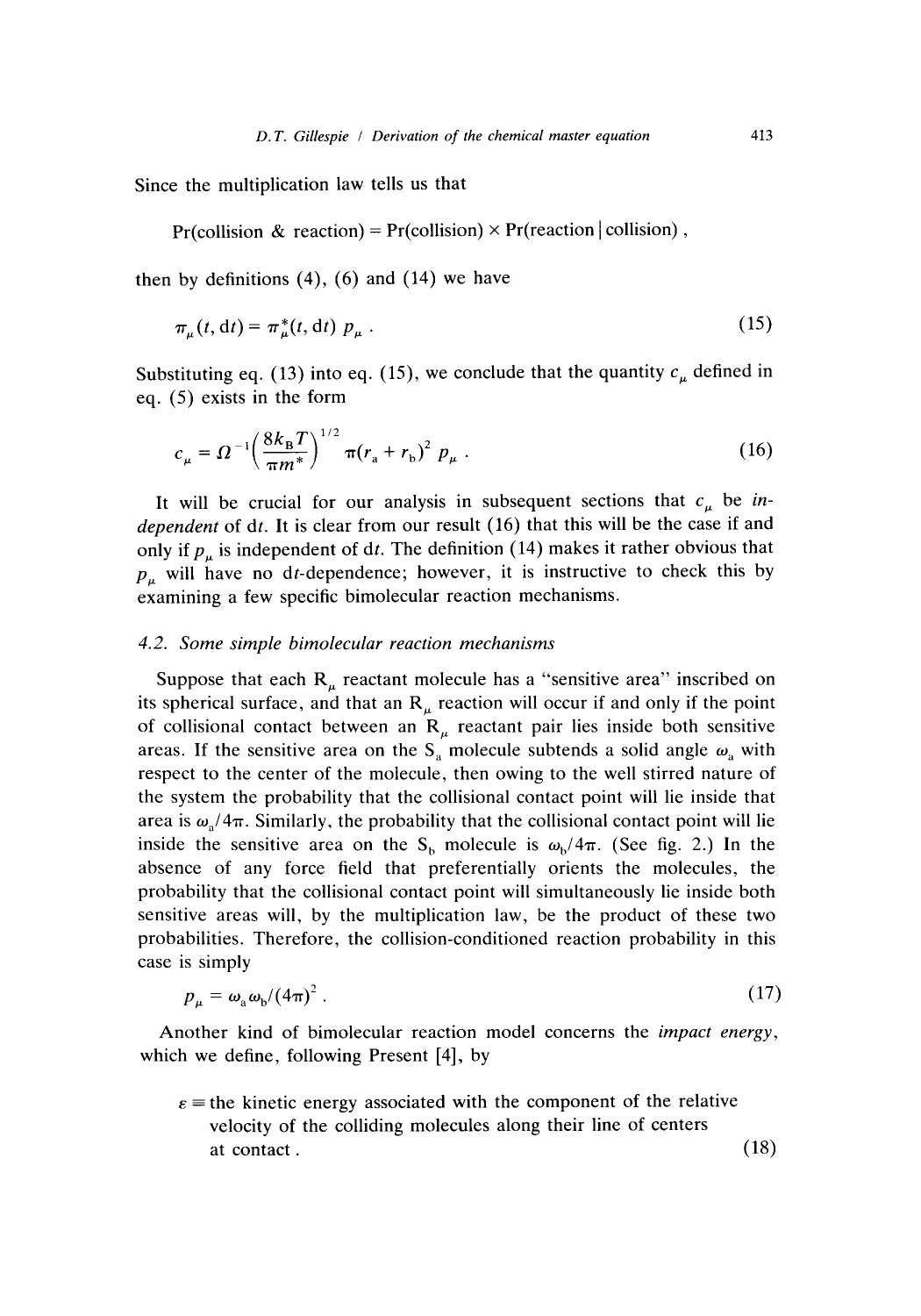

Fig. 2. A collision between an  $S_a$  molecule and an  $S_b$  molecule in which the point of collisional contact lies *inside* a certain solid angle  $\omega$ , on the S<sub>a</sub> molecule and *outside* a certain solid angle  $\omega$ <sub>b</sub> on the  $S_b$  molecule.

This variable would typically influence a reaction  $R_{\mu}$  through some function  $H_{\mu}$ according to

$$
H_{\mu}(\varepsilon) \equiv \text{probability that a pair of R}_{\mu} \text{ reactant molecules, colliding}
$$
  
with impact energy  $\varepsilon$ , will undergo an R<sub>u</sub> reaction. (19)

To derive an expression for the collision-conditioned reaction probability  $p_{\mu}$  in this case, it is necessary to make a direct calculation of the reaction probability  $\pi_{\mu}(t, dt)$  defined in (4); we can then deduce  $p_{\mu}$  from eqs. (15) and (13). For this calculation, we shall require an easily proved extension of theorem (8): If G is any event,  ${E<sub>n</sub>}$  is any set of mutually exclusive and collectively exhaustive events labeled by the real vector index  $v$ , and  ${F<sub>\beta</sub>}$  is any set of mutually exclusive and collectively exhaustive events labeled by the real scalar index  $\beta$ , then

$$
Pr(G) = \iiint_{v} Pr(E_v) \times Pr(F_{\beta} | E_v) \times Pr(G | E_v & F_{\beta}). \tag{20}
$$

We let G be the event "a randomly selected pair of  $R_{\mu}$  reactant molecules at time t reacts accordingly in the next infinitesimal time interval  $[t, t + dt)$ ". Definition (6) then gives

$$
Pr(G) = \pi_u(t, dt). \tag{21}
$$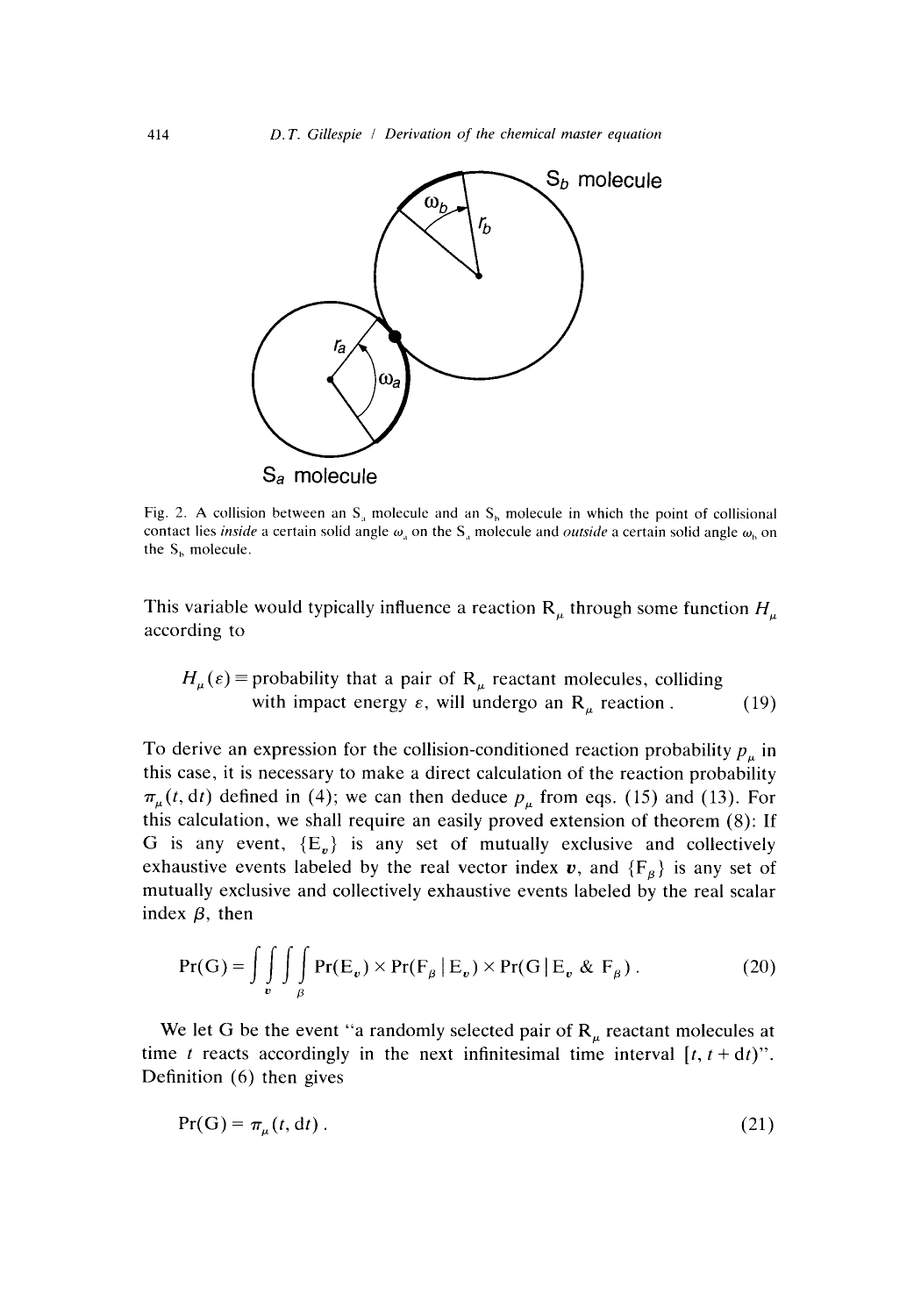We let  $E_n$  be the event "a randomly selected pair of  $R_u$  reactant molecules at time t has a relative velocity vector  $v_{b} - v_{a}$  in the infinitesimal Cartesian region  $d^3$ v about v". This is the same definition for  $E<sub>v</sub>$  that was adopted in subsection 4.1, so  $Pr(E_n)$  is as given in eq. (10).

We let  $F_a$  be the event "a randomly selected pair of  $R_\mu$  reactant molecules at time *t collides* in the next infinitesimal time interval  $[t, t + dt)$  with impact parameter in the infinitesimal interval  $[\beta, \beta + d\beta]$ ". The impact parameter is defined to be the perpendicular distance between the precollision trajectories of the colliding molecules; so if  $\beta$  is allowed to range from 0 to  $r_a + r_b$  then the set of events  ${F<sub>a</sub>}$  will indeed be mutually exclusive and collectively exhaustive. For eq. (20), we require the probability of the event  $F<sub>β</sub>$  *given* the event  $E_n$ , i.e., given that the colliding molecules have at time t a relative velocity  $v_{\rm b} - v_{\rm a}$  that is infinitesimally close to the vector v. In fig. 3 we show a picture of a randomly selected  $S_a$  molecule, along with the vector  $\boldsymbol{v}$  that specifies the relative velocity of the otherwise random  $S_b$  molecule. It should be clear from the figure than an  $S_b$  molecule at time t, moving with velocity v relative to the  $S_a$  molecule, will collide with the  $S_a$  molecule in  $[t, t+dt)$  with impact parameter in [ $\beta$ ,  $\beta$  + d $\beta$ ) if and only if the center of the S<sub>b</sub> molecule at time t lies in the cylindrical shell shown in fig. 3 of radius  $\beta$ , wall thickness d $\beta$ , and height v dt (see footnote 1). So  $Pr(F_{\beta} | E_{\nu})$  is the probability that the center of



Fig. 3. An  $S_a$  molecule, and the infinitesimal region in which the center of an  $S_b$  molecule with relative velocity  $v$  must lie if the two molecules are to collide in the next dt with impact parameter between  $\beta$  and  $\beta + d\beta$ . The region is essentially a cylindrical shell of inner radius  $\beta$ , outer radius  $\beta + d\beta$  and height v dt, with the upper and lower surfaces conformed upon a sphere of radius  $r_{\rm a}$  +  $r_{\rm b}$ .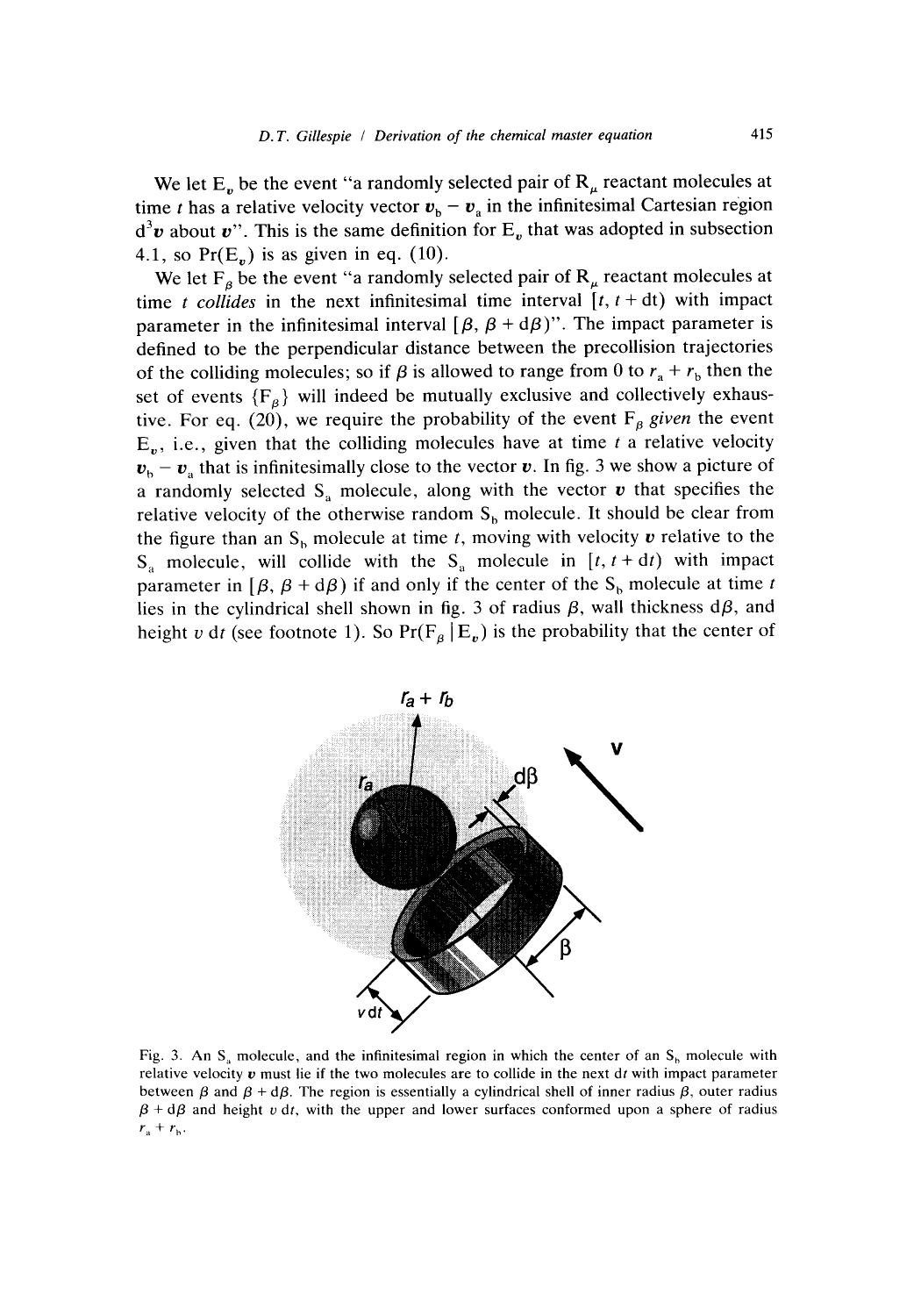a randomly selected  $S_b$  molecule, moving with velocity  $v$  relative to the randomly selected  $S_a$  molecule, will at time t have its center lying inside a certain subregion of volume  $(v \, dt)(2\pi \beta)(d\beta)$ . It follows from premise I that

$$
Pr(F_{\beta} | E_{\nu}) = \frac{(\nu \, dt)(2\pi \beta \, d\beta)}{\Omega} \,. \tag{22}
$$

Finally, we need for eq. (20) an expression for  $Pr(G|E_n \& F_n)$ , the probability that a randomly selected  $S_a-S_b$  molecular pair at time t, moving with a relative velocity that is infinitesimally close to  $v$  and colliding in  $[t, t + dt)$  with an impact parameter that is infinitesimally close to  $\beta$ , will actually undergo an  $R_{\mu}$  reaction. According to our hypothesis (19), this probability is just  $H_u(\varepsilon)$  where  $\varepsilon$  is the impact energy defined in (18). Fig. 4 shows the geometry of the colliding molecules, and it is clear from this figure that  $\varepsilon$  is equal to  $(m^*/2)(v \cos \theta)^2$ , where  $\theta$  is the angle between v and the line of centers at contact. The figure also shows that  $\sin \theta = \beta / (r_a + r_b)$ . Thus we conclude that

$$
Pr(G | Ev & Fβ) = Hμ(\varepsilon(v, \beta)), \tag{23}
$$

where  $\varepsilon(v, \beta)$  is the function

$$
\varepsilon(v,\,\beta) \equiv \frac{m^*v^2}{2} \left[ 1 - \left(\frac{\beta}{r_{\rm a} + r_{\rm b}}\right)^2 \right].\tag{24}
$$



Fig. 4. The geometry of an  $S_a - S_b$  molecular collision with impact parameter  $\beta$ .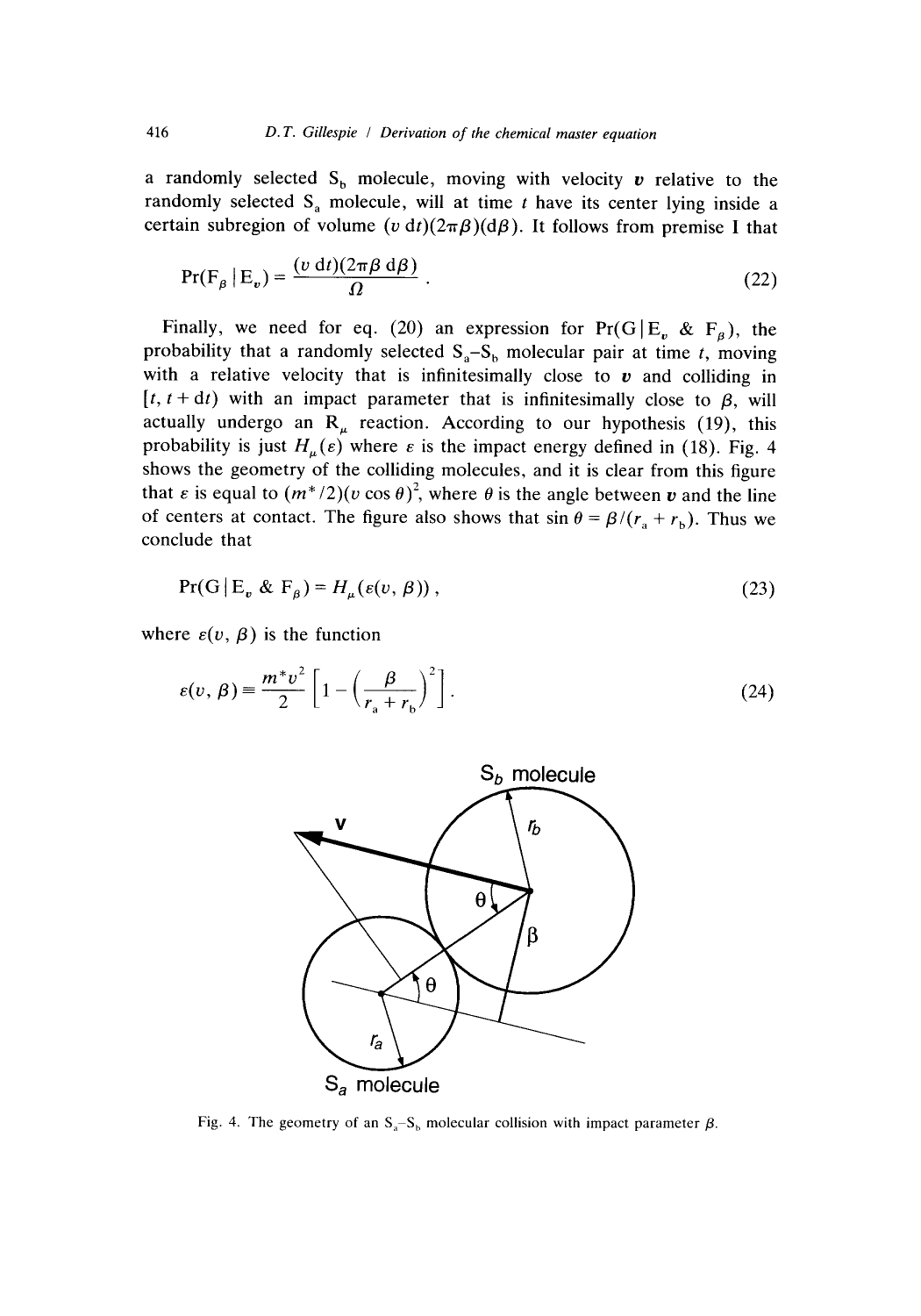Substituting into eq. (20) the expressions for the various probabilities in eqs. (21), (10), (22) and (23), we obtain

$$
\pi_{\mu}(t, dt) = \iiint_{v} \int_{\beta} \left( \frac{m^*}{2\pi k_{B}T} \right)^{3/2} \exp(-m^*v^2/2k_{B}t) d^3v
$$

$$
\times \frac{(v dt)(2\pi\beta d\beta)}{\Omega} H_{\mu}(\varepsilon(v, \beta)). \tag{25}
$$

In this formula,  $\boldsymbol{v}$  is a vector variable with unrestricted Cartesian components  $(v_x, v_y, v_z)$ , differential element  $d^3v = dv_x dv_y dv_z$ , and magnitude v;  $\beta$  is a scalar variable ranging from 0 to  $r_a + r_b$ ;  $H_\mu$  is the function defined in eq. (19); and  $\varepsilon(v, \beta)$  is the function defined in eq. (24).

An evaluation of the four-fold integral (25) obviously cannot be carried out unless the function  $H_{\mu}$  is specified. As an example, suppose that  $H_{\mu}(\varepsilon)$  is unity for  $\varepsilon > \varepsilon_{\mu}$  and zero for  $\varepsilon \leq \varepsilon_{\mu}$ , where  $\varepsilon_{\mu}$  is some given *threshold impact energy*. In that case, eq. (25) would read

$$
\pi_{\mu}(t, dt) = \int_{-\infty}^{\infty} dv_x \int_{-\infty}^{\infty} dv_y \int_{-\infty}^{\infty} dv_z \int_{0}^{r_a + r_b} d\beta \left(\frac{m^*}{2\pi k_B T}\right)^{3/2} \times exp(-m^*v^2/2k_B t) \frac{(\nu dt)(2\pi\beta)}{\Omega} \Theta(\varepsilon(\nu, \beta) - \varepsilon_{\mu}), \qquad (26a)
$$

where  $\Theta(x)$  is unity for  $x > 0$  and zero otherwise. Evaluating this integral is straightforward, and when the result is combined with eqs. (15) and (13) we find that  $p_{\mu}$  has the "Arrhenius form"

$$
p_{\mu} = \exp(-\varepsilon_{\mu}/k_{\text{B}}T) \tag{26b}
$$

It seems clear from the foregoing simple examples of bimolecular reaction mechanisms that the factor  $p_{\mu}$  in the  $c_{\mu}$  formula (16) should always exist and be independent of dt.

# *4.3. Monomolecular and trimolecular reactions*

*A monomolecular* reaction has the form

$$
S_a \to S_c \,, \tag{27}
$$

and describes the spontaneous conversion of an  $S_a$  molecule into an  $S_c$ molecule. This reaction should not be confused with the *bimolecular* reaction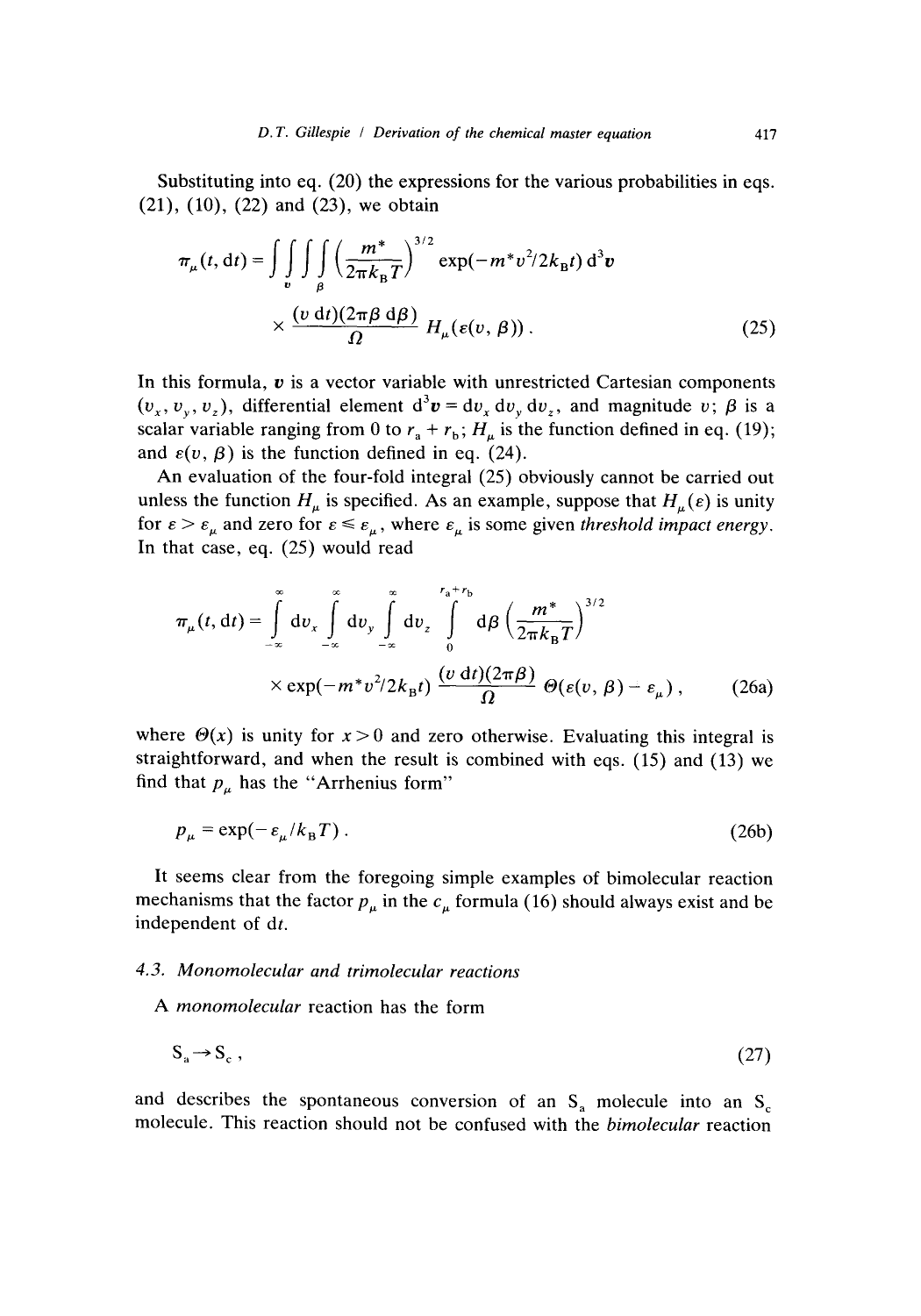418 *D.T. Gillespie / Derivation of the chemical master equation* 

$$
S_a + S_b \rightarrow S_c + S_b , \qquad (28)
$$

in which the conversion of  $S_a$  to  $S_c$  is "catalyzed" by a collision with an  $S_b$ molecule. We must presume that the monomolecular reaction (27) is caused by some internal quantum mechanical mechanism analogous to that responsible for the decay of a radioactive nucleus. The time-dependent perturbation theory of quantum mechanics shows that most weakly perturbed energy-conserving transitions have occurrence probabilities in times  $\delta t$  that are linear in  $\delta t$  when  $\delta t$ is *microscopically* large but *macroscopically* small; i.e., to a good approximation the probability for a radioactive nucleus to decay in the next  $dt$  has the mathematical form  $\alpha$  dt, where  $\alpha$  is some constant. On the basis of this analogy, we may expect  $\pi_a(t, dt)$  for the monomolecular reaction (27) to exist in the *approximate* form  $c_{\mu} dt$ , where  $c_{\mu}$  is independent of dt.

As for *trimolecular* reactions of the form

$$
S_a + S_b + S_c \rightarrow S_d + \cdots, \tag{29}
$$

a good argument can be made that they do not really occur as "elementary events", and therefore should not be considered. There is, however, one instance in which a set of three coupled reaction channels, with a total of four reactant molecules, can be *approximately* described by a single trimolecular reaction channel whose reaction probability  $\pi_u(t, dt)$  is effectively linear in dt. Just how this comes about is discussed on pp. 359-361 of ref. [3]. So if the conditions for validity of this approximate description are adequately satisfied, then it should be permissible to invoke a trimolecular reaction channel for which  $\pi_{\mu}(t, dt)$  *approximately* exists in the form  $c_{\mu} dt$ , where  $c_{\mu}$  is independent of dt.

### **5. The chemical master equation**

In section 4 we endeavored to establish the following basic fact: For each of the M elementary reaction channels R<sub> $\mu$ </sub> ( $\mu = 1, \ldots, M$ ) open to the molecules of a well stirred, thermally equilibrized gas-phase system, there exists a dt-independent scalar  $c_{\mu}$  such that

$$
c_{\mu} dt =
$$
probability that a randomly selected combination  
of R<sub>\mu</sub> reactant molecules at time *t* will react accordingly  
in the next infinitesimal time interval [*t*, *t* + d*t*). (30)

Now, the specific probability rate constant  $c_{\mu}$  is but one of *three* entities that we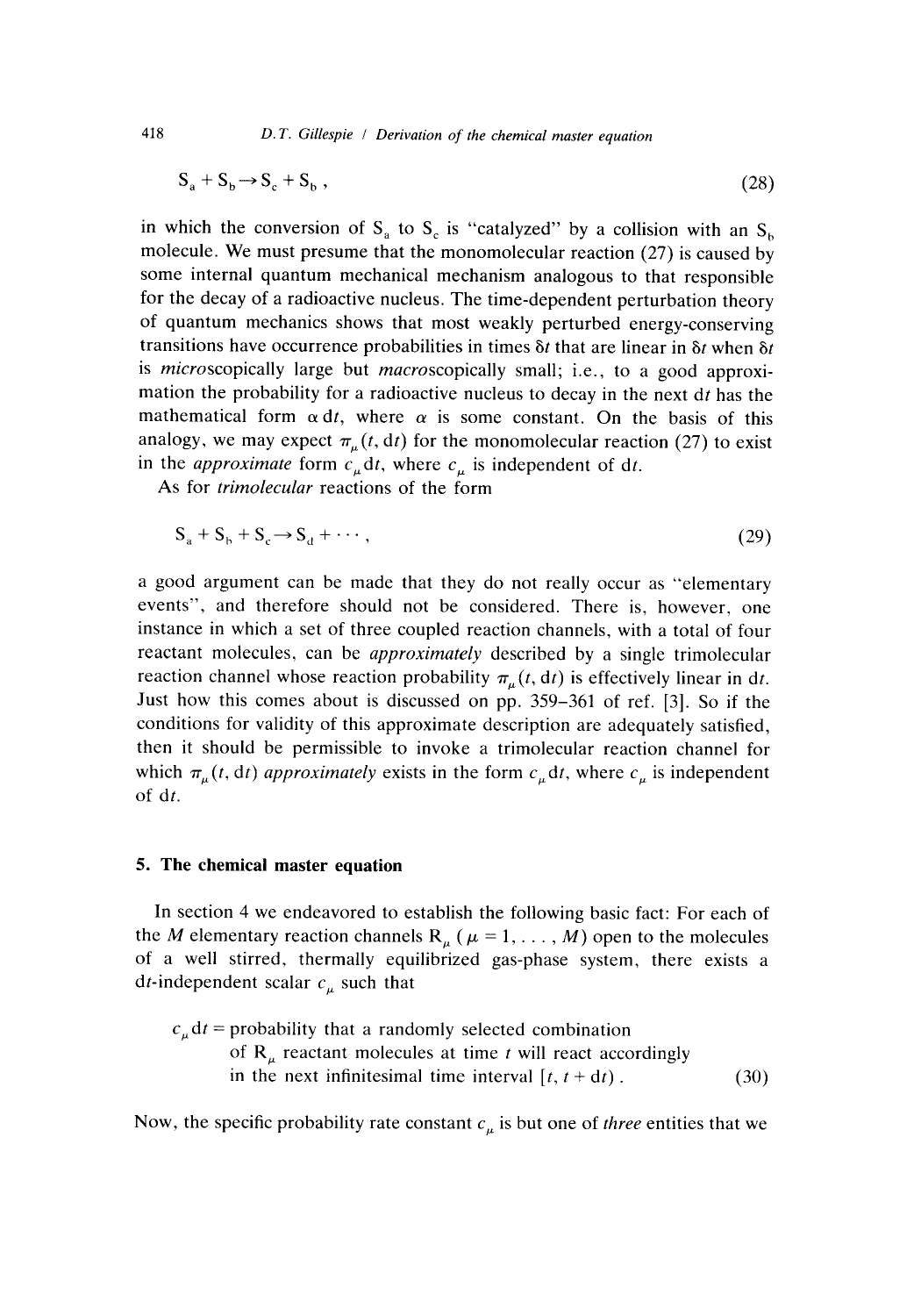shall require to fully characterize a particular reaction channel  $R_{\mu}$ . The other two entities are a function  $h_{\mu}$  and a set of N integers  $(\nu_{\mu 1}, \ldots, \nu_{\mu N})$ , and they are defined as follows:

$$
h_{\mu}(n_1, \dots, n_N) =
$$
the number of distinct combinations of R<sub>\mu</sub> reactant  
molecules in the system when there are exactly  
 $n_i$  of the S<sub>i</sub> molecules  $(i = 1, \dots, N)$ , (31)

$$
\nu_{\mu i} = \text{the change in the } S_i \text{ molecular population caused} \n\text{by the occurrence of one } R_{\mu} \text{ reaction.}
$$
\n(32)

The function  $h_{\mu}$  and the integers  $\{v_{\mu i}\}\)$  can be straightforwardly deduced by inspecting the "algebraic structure" of reaction channel  $R_{\mu}$ . For example, consider the reaction channels

$$
R_1: S_1 + S_2 \to S_3 + S_4, \tag{33a}
$$

$$
\mathbf{R}_2: \quad 2\mathbf{S}_1 \to \mathbf{S}_1 + \mathbf{S}_2 \,, \tag{33b}
$$

$$
\mathbf{R}_3: \quad \mathbf{S}_1 \to \mathbf{S}_2 \,. \tag{33c}
$$

The  $h_{\mu}$  functions for these channels are

$$
h_1(n_1, \ldots, n_N) = n_1 n_2 \,, \tag{34a}
$$

$$
h_2(n_1, \ldots, n_N) = n_1(n_1 - 1)/2 \,, \tag{34b}
$$

$$
h_3(n_1, \ldots, n_N) = n_1 \,. \tag{34c}
$$

And the  $v_{\mu i}$  values for these channels are

$$
\nu_{11} = -1 \,, \quad \nu_{12} = -1 \,, \quad \nu_{13} = +1 \,, \quad \nu_{14} = +1 \,, \quad \text{all other } \nu_{1i} = 0 \,, \tag{35a}
$$

$$
\nu_{21} = -1 \,, \quad \nu_{22} = +1 \,, \quad \text{all other } \nu_{2i} = 0 \,, \tag{35b}
$$

$$
\nu_{31} = -1 \,, \quad \nu_{32} = +1 \,, \quad \text{all other } \nu_{3i} = 0 \,. \tag{35c}
$$

Notice that the functional *form* of  $h_{\mu}$  uniquely specifies the "reactant side" of  $R_{\mu}$ , and the *values* of  $\nu_{\mu 1}$ , ...,  $\nu_{\mu N}$  then uniquely specify the "product side" of  $R_{\mu}$ .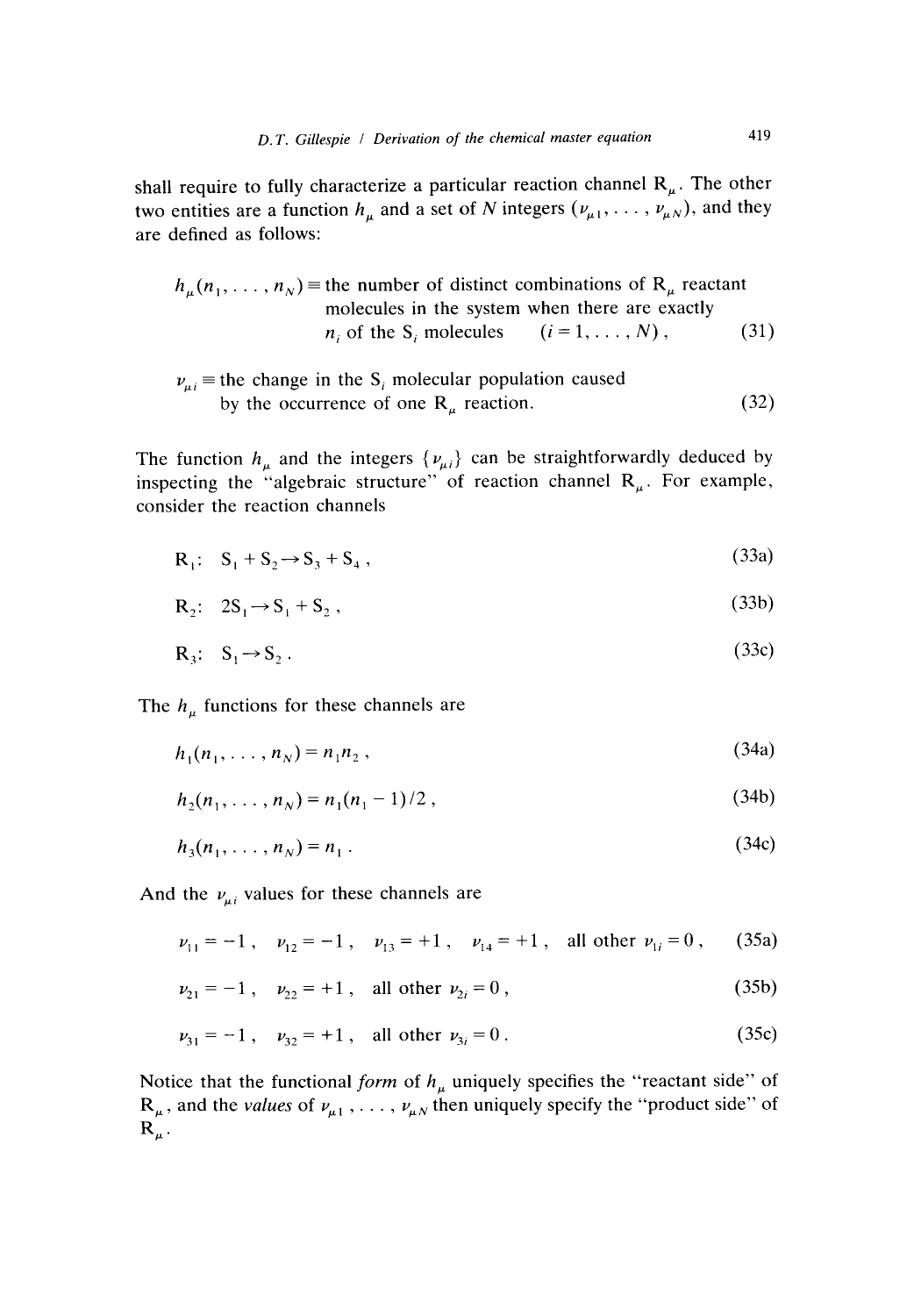To simplify the writing in what follows, we shall adopt the vector notation

$$
\mathbf{n} \equiv (n_1, \ldots, n_N) ,
$$

where the components  $n_i$  ( $i = 1, \ldots, N$ ) of **n** are understood to be *integervalued.* In particular, we shall write  $X(t) = (X_1(t), \ldots, X_N(t))$  and  $\nu_n \equiv$  $(v_{\mu 1}, \ldots, v_{\mu N})$ . Notice that if the components of vector *n* give the molecular populations of the various species immediately *before* the occurrence of an  $\mathbb{R}_{u}$ reaction, then the components of the vector  $n + \nu_{\alpha}$  give the molecular populations immediately *after* the occurrence of that reaction.

Our task is to describe the behavior of the species population vector  $X(t)$ under the influence of the M reaction channels R<sub>u</sub> ( $\mu = 1, \ldots, M$ ), where each R<sub> $\mu$ </sub> is specified by its specific probability rate constant  $c_{\mu}$ , its reactant combination function  $h_{\mu}$ , and its jump vector  $\nu_{\mu}$ . To accomplish this task, we begin by proving three theorems.

*Theorem 1.* If  $X(t) = n$ , then the probability that *exactly one*  $R_\mu$  reaction will occur in the system in the time interval  $[t, t+dt)$  is equal to  $c<sub>u</sub> h<sub>u</sub>(n) dt +$  $o(dt)$ , where  $o(dt)$  denotes terms that go with zero with dt faster than dt.

*Proof.* Imagine that every molecule of each reactant species in the system at time  $t$  is assigned a unique label. Since the system is "well stirred", then calling out the labels of a particular combination of  $R<sub>\mu</sub>$  reactant molecules is equivalent to "randomly selecting such a combination. So by eq. (30), each of the  $h_{\mu}(n)$  distinct combinations of R<sub> $\mu$ </sub> reactant molecules in the system at time t has probability  $c_{\mu}$  dt of reacting according to R<sub> $\mu$ </sub> in [t, t + dt). And by the range and addition laws, each has probability  $1-c<sub>u</sub> dt$  of *not* reacting thus in  $[t, t + dt)$ . The multiplication law then implies that the probability that a *particular one* of the  $h_{\mu}(n)$   $\mathbf{R}_{\mu}$  reactant combinations *does* react according to  $R_u$  in [t, t + dt) while the other  $h_u(n) - 1$  combinations do *not*, is

$$
c_{\mu} dt (1 - c_{\mu} dt)^{h_{\mu}(n)-1} = c_{\mu} dt + o(dt) .
$$

We can now use the addition law to calculate the probability that *any* of the  $h_{\mu}(\boldsymbol{n})$  distinct R<sub>u</sub> reactant combinations at time t will react *alone* in [t, t + dt] as the sum of their separate probabilities (because these events are mutually exclusive). Since each of the  $h_{\mu}(n)$  terms in this probability sum is equal to  $c_{\mu} dt + o(dt)$ , then the sum is equal to

$$
h_{\mu}(n) [c_{\mu} dt + o(dt)] = c_{\mu} h_{\mu}(n) dt + o(dt).
$$
 QED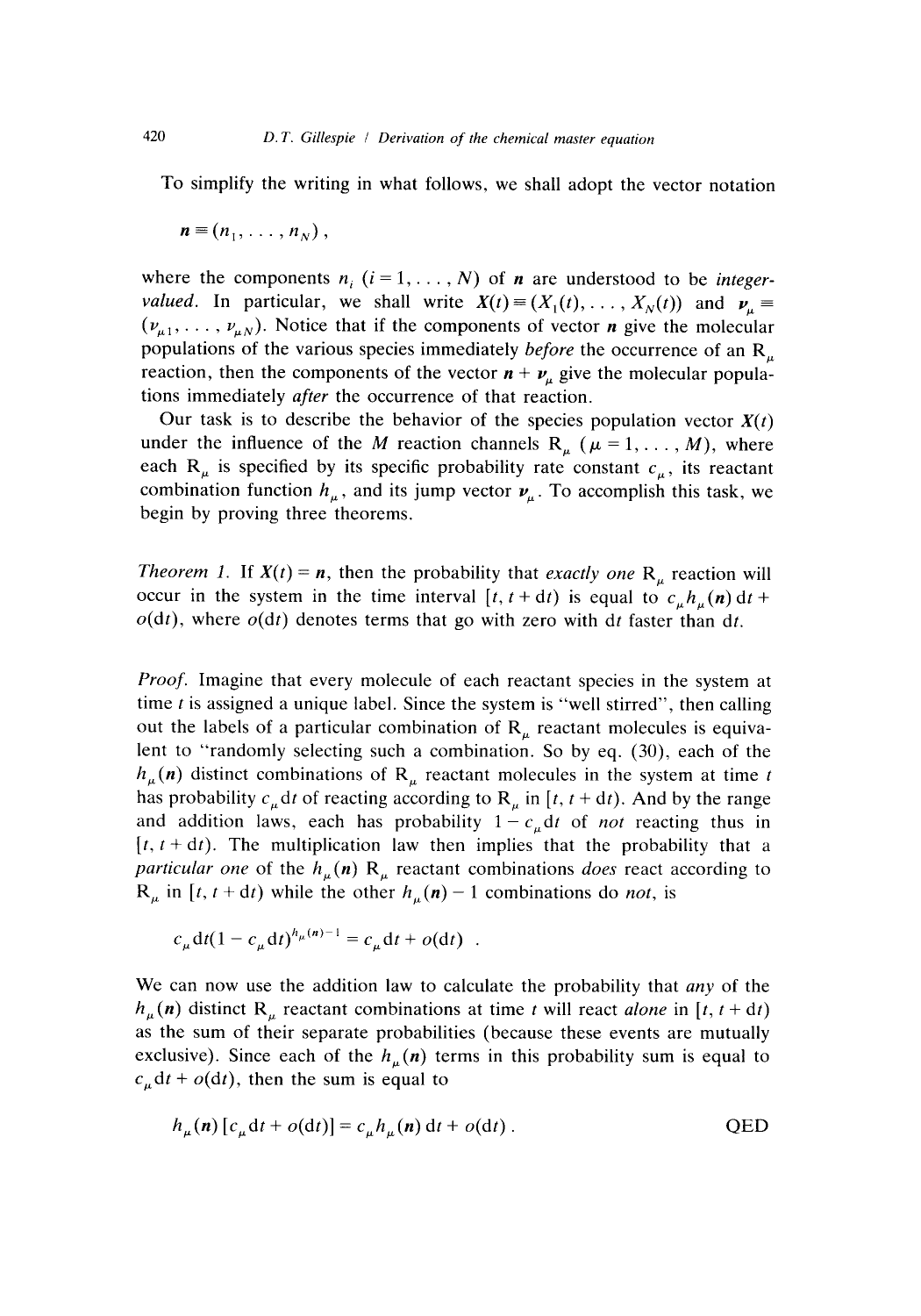*Theorem 2.* If  $X(t) = n$ , then the probability that *no* reaction will occur in the system in the time interval  $[t, t + dt)$  is equal to  $1 - \sum_{\mu} c_{\mu} h_{\mu}(n) dt + o(dt)$ .

*Proof.* As was noted in the proof of theorem 1, each of the  $h_{\mu}(n)$  distinct combinations of  $R<sub>u</sub>$  reactant molecules in the system at time t has probability  $1 - c<sub>\mu</sub>$  dt of *not* reacting according to R<sub> $\mu$ </sub> in [t, t + dt). So by the multiplication law, the probability that *all* of those  $h<sub>u</sub>(n)$  combinations of R<sub>u</sub> reactant molecules will *not* react according to  $R_u$  in [t, t + dt), is

$$
(1 - c_u dt)^{h_\mu(n)} = 1 - h_u(n) c_u dt + o(dt).
$$

Therefore, appealing once again to the multiplication law, the probability that no  $R_1$  reaction *and* no  $R_2$  reaction... *and* no  $R_M$  reaction will occur in  $[t, t + dt)$ , is

$$
\prod_{\mu=1}^{M} [1 - h_{\mu}(n) c_{\mu} dt + o(dt)] = 1 - \sum_{\mu=1}^{M} h_{\mu}(n) c_{\mu} dt + o(dt).
$$
 QED

*Theorem 3.* The probability of more than one reaction occurring in the system in the time interval  $[t, t + dt)$  is  $o(dt)$ .

*Proof.* From the multiplication law and eq. (30), we see that the probability for k reactions to occur in  $[t, t+dt)$  must be proportional to  $(dt)^k$ , and therefore will be  $o(dt)$  for  $k > 1$ . QED

Armed with the foregoing three theorems, we are now in a position to develop an analytical description of the behavior of the species population vector  $X(t)$ . It should be obvious that even if we fix the state of the system at some initial time  $t_0$ ,

$$
X(t_0) = n_0 \tag{36}
$$

we cannot hope to develop a deterministic time-evolution equation for  $X(t)$  for  $t > t_0$ . So we shall try instead to derive a deterministic time-evolution equation for the *probability* function

$$
P(\mathbf{n}, t | \mathbf{n}_0, t_0) = \text{probability that } X(t) = \mathbf{n}, \text{ given that } X(t_0) = \mathbf{n}_0
$$
  
( $t \ge t_0$ ). (37)

Our strategy for constructing a time-evolution equation for this function  $P$  is to use our three theorems, along with the addition and multiplication laws of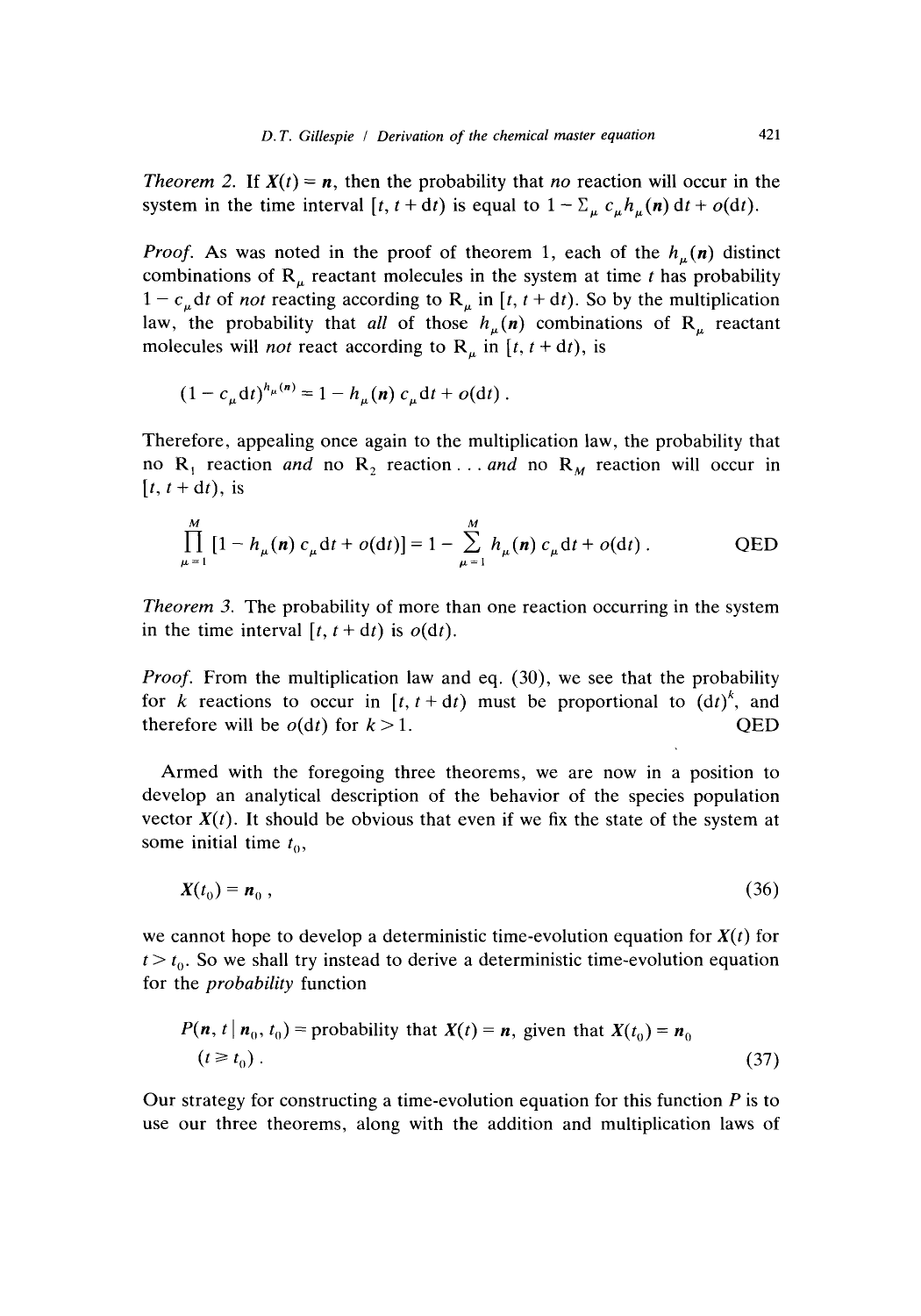probability, to express  $P(n, t + dt | n_0, t_0)$  as the sum of the probabilities of some mutually exclusive and collectively exhaustive *routes* from  $X(t_0) = n_0$  to  $X(t + dt) = n$ , these routes being distinguished from one another by *what happens in the time interval*  $[t, t + dt)$ . In the following paragraph, we shall prove by such reasoning that the probability  $P(n, t + dt | n_0, t_0)$  can be written

$$
P(\boldsymbol{n}, t + dt | \boldsymbol{n}_0, t_0) = P(\boldsymbol{n}, t | \boldsymbol{n}_0, t_0) \times \left(1 - \sum_{\mu=1}^M c_{\mu} h_{\mu}(\boldsymbol{n}) dt + o(dt)\right)
$$
  
+ 
$$
\sum_{\mu=1}^M P(\boldsymbol{n} - \boldsymbol{\nu}_{\mu}, t | \boldsymbol{n}_0, t_0) \times [c_{\mu} h_{\mu}(\boldsymbol{n} - \boldsymbol{\nu}_{\mu}) dt + o(dt)]
$$
  
+ 
$$
o(dt).
$$
 (38)

One possible route from  $X(t_0) = n_0$  to  $X(t + dt) = n$  is for *no reaction* to occur in  $[t, t + dt)$ . For this route, the system obviously must be in state *n* at time  $t$ . So it follows from the multiplication law that the probability of this "no reaction in  $[t, t + dt)$ " route is equal to the product of {the probability that the system will go from  $X(t_0) = n_0$  to  $X(t) = n$ } times {the subsequent probability that no reaction will occur in  $[t, t + dt)$ . In light of the definition (37) and theorem 2, this product is just the first term on the right-hand side of eq. (38). Another possible route from  $X(t_0) = n_0$  to  $X(t + dt) = n$  is for *exactly one* R *reaction* to occur in  $[t, t + dt)$ . For this route, the system obviously must be in state  $n-\nu_{\mu}$  at time t. So it follows from the multiplication law that the probability of this "one  $R_u$  reaction in  $[t, t + dt]$ " route is equal to the product of {the probability that the system will go from  $X(t_0) = n_0$  to  $X(t) = n - \nu_a$ } times {the subsequent probability that exactly one  $R<sub>\mu</sub>$  reaction will occur in  $\{t, t + dt\}$ . In light of the definition (37) and theorem 1, this product is just the  $\mu$ th summand of the second term on the right-hand side of eq. (38). (There will of course be M routes of this kind, one for each reaction channel  $\mathbf{R}_{\mu}$ .) Finally, if the system's journey from  $X(t_0) = n_0$  to  $X(t + dt) = n$  is neither by the "no reaction in  $[t, t + dt]$ " route nor by any of the "one reaction in  $[t, t + dt)$ " routes, then it obviously must be by a "more than one reaction in  $[t, t + dt)$ " route. According to theorem 3, the probability of that kind of route is o(dt). Now, all these routes are *mutually exclusive,* because they have mutually exclusive things taking place in  $[t, t + dt)$ ; so the addition law allows us to calculate the probability that *any* of them will occur by simply summing their separate probabilities. This is precisely the statement that is made by eq. (38).

We now subtract  $P(n, t | n_0, t_0)$  from both sides of eq. (38), divide through by dt, and then take the limit  $dt\downarrow0$ . Since all  $o(dt)/dt$  terms vanish in this limit, we evidently obtain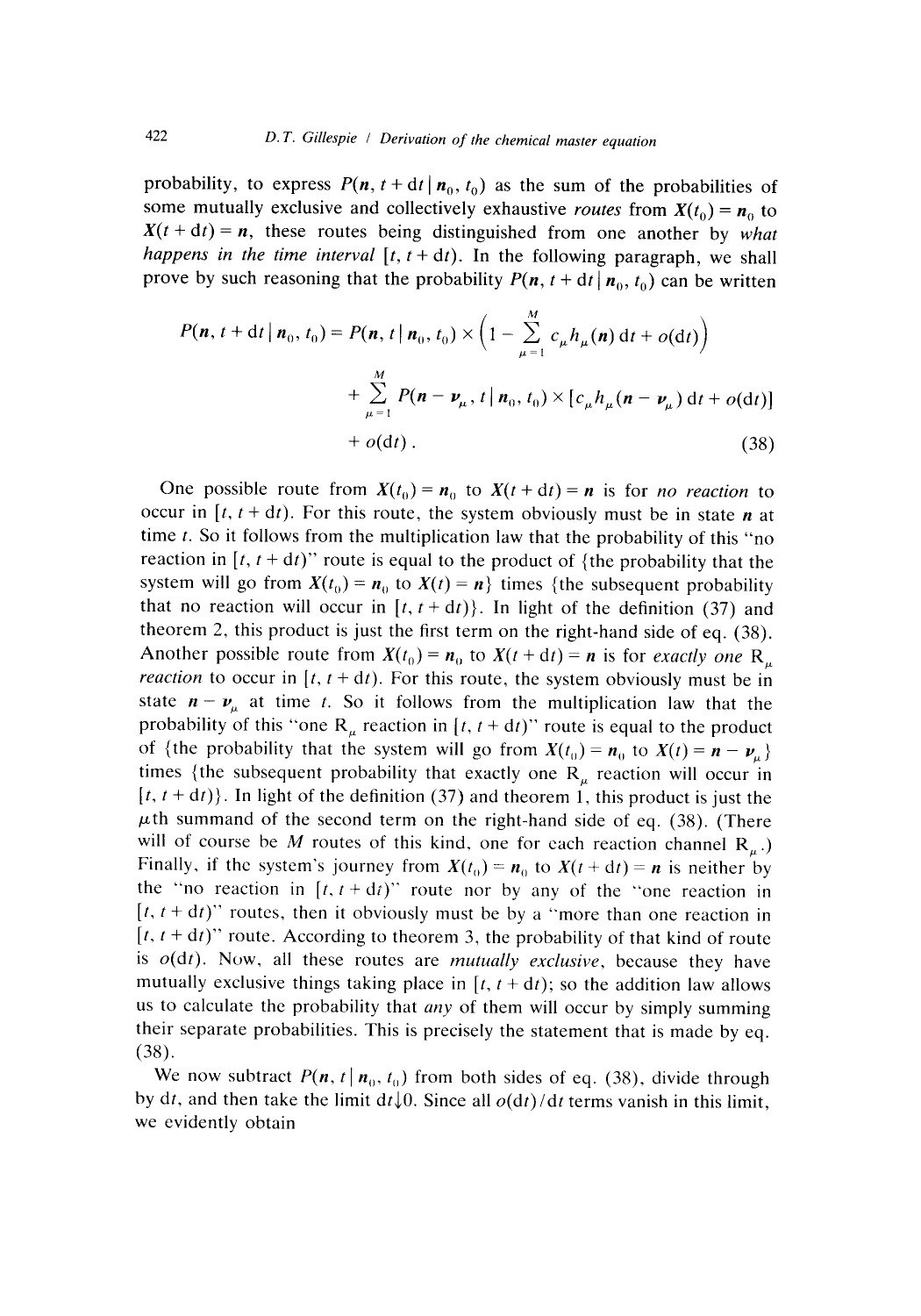$$
\frac{\partial}{\partial t} P(\mathbf{n}, t | \mathbf{n}_0, t_0) = \sum_{\mu=1}^{M} \left[ c_{\mu} h_{\mu} (\mathbf{n} - \mathbf{v}_{\mu}) P(\mathbf{n} - \mathbf{v}_{\mu}, t | \mathbf{n}_0, t_0) - c_{\mu} h_{\mu}(\mathbf{n}) P(\mathbf{n}, t | \mathbf{n}_0, t_0) \right].
$$
\n(39)

This is the *chemical master equation.* It is a t-evolution equation for the function  $P(n, t | n_0, t_0)$ , for fixed  $n_0$  and  $t_0$ , and it is to be solved subject to the initial condition

$$
P(n, t = t_0 | n_0, t_0) = \begin{cases} 1, & \text{if } n = n_0, \\ 0, & \text{if } n \neq n_0, \end{cases}
$$
 (40)

as required by eq. (36).

## **6. Discussion**

The foregoing derivation of the chemical master equation is a greatly refined version of arguments advanced earlier by the author [5] in developing the so-called *stochastic simulation algorithm.* It may therefore be appropriate to clarify here precisely how the stochastic simulation algorithm fits into the theoretical framework just elaborated.

The key to the stochastic simulation algorithm is not the probability function  $P(n, t | n_0, t_0)$  that appears in the chemical master equation, but rather another probability function  $p(\tau, \mu | n, t)$ , which is defined as follows:

$$
p(\tau, \mu \mid n, t) d\tau = \text{probability that, given } X(t) = n, \text{ the next reaction in}
$$
  
the system will occur in the infinitesimal time interval  

$$
[t + \tau, t + \tau + d\tau), \text{ and will be an Ru reaction.} \tag{41}
$$

In the language of random variable theory,  $p$  is the joint density function for the two random variables "time to the next reaction" and "index of the next reaction", with the possible values of these two random variables being represented respectively by the real variable  $\tau$  ( $0 \le \tau \le \infty$ ) and the integer variable  $\mu$  (1  $\le \mu \le M$ ). To derive an explicit formula for p, let

$$
a(\mathbf{n}) = \sum_{\mu=1}^{M} c_{\mu} h_{\mu}(\mathbf{n}), \qquad (42)
$$

and imagine the time interval  $[t, t + \tau + d\tau)$  to be subdivided into  $k + 1$ subintervals, where  $k > 1$ . As indicated in fig. 5, the first k of these subintervals are taken to be of equal length  $\varepsilon = \tau/k$ , and together they cover the interval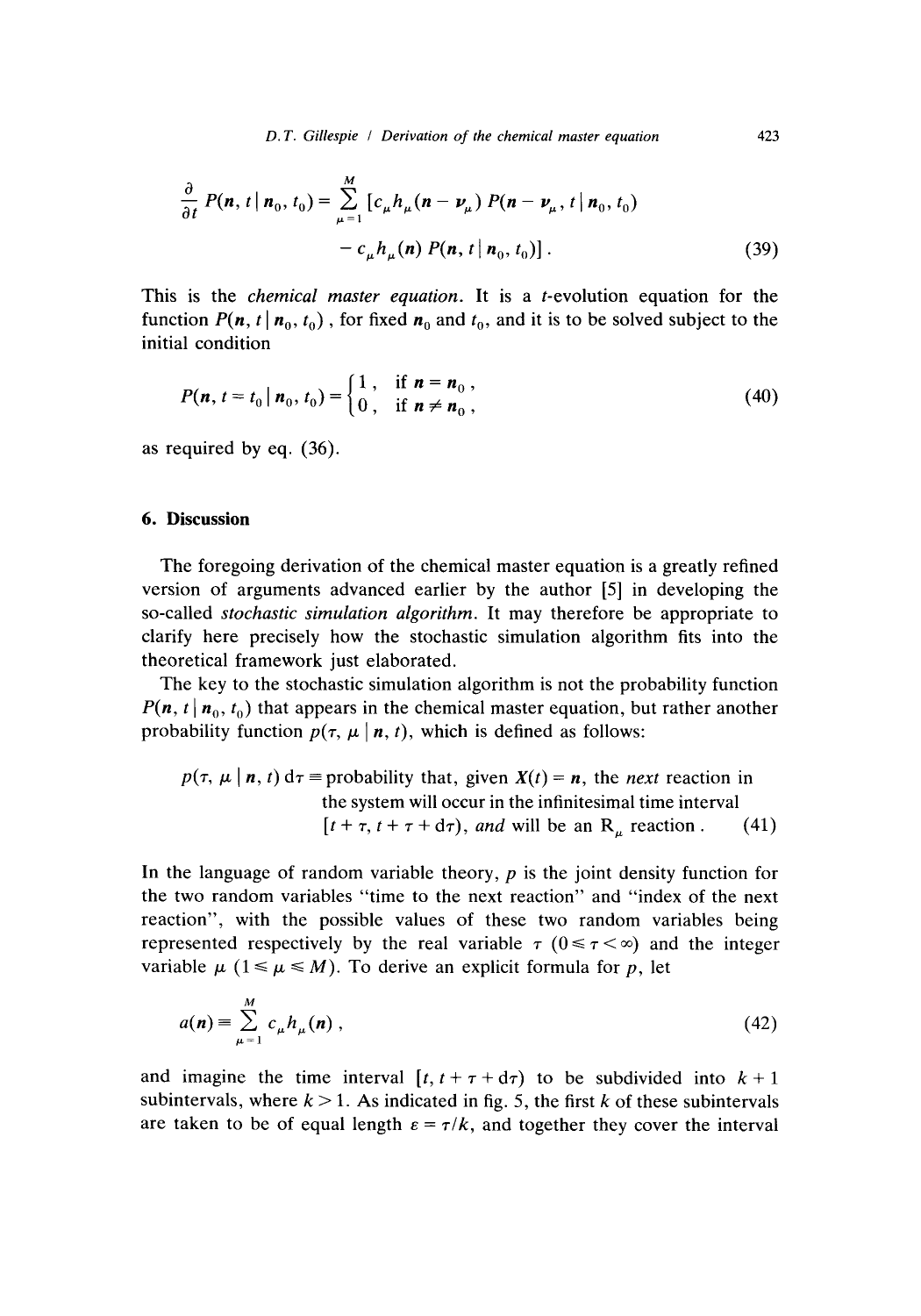

Fig. 5. A partitioning of the time interval  $[t, t + \tau + d\tau)$  into  $k + 1$  nonoverlapping subintervals.

 $[t, t + \tau)$ ; the last subinterval is the interval  $[t + \tau, t + \tau + d\tau)$ . With  $X(t) = n$ ,  $p(\tau, \mu | n, t)$  d $\tau$  is evidently the probability of the event "no reaction occurs in each of the k  $\varepsilon$ -subintervals and exactly one  $R_{\mu}$  reaction occurs in the final  $d\tau$ -subinterval". So, recalling theorems 1 and 2 of section 5, and taking account of the definition (42), we have by the multiplication law that

$$
p(\tau, \mu \mid n, t) d\tau = [1 - a(n) \varepsilon + o(\varepsilon)]^{k} [c_{\mu} h_{\mu}(n) d\tau + o(d\tau)].
$$

Dividing this equation through by  $d\tau$  and taking the limit  $d\tau\downarrow 0$ , we get

$$
p(\tau, \mu \mid \boldsymbol{n}, t) = [1 - a(\boldsymbol{n}) \varepsilon + o(\varepsilon)]^{k} c_{\mu} h_{\mu}(\boldsymbol{n}). \qquad (43)
$$

Eq. (43) is valid for *any* integer  $k>1$ , and so it is valid in the limit  $k\rightarrow\infty$ . Before taking that limit, let us write the first factor on the right as

$$
[1 - a(n) \varepsilon + o(\varepsilon)]^k = \left(1 - \frac{a(n) k\varepsilon + ko(\varepsilon)}{k}\right)^k
$$

$$
= \left(1 - \frac{a(n) \tau + \tau[o(\varepsilon)/\varepsilon]}{k}\right)^k
$$

where the last step uses the fact that  $k\varepsilon = \tau$ . Now letting  $k \to \infty$ , and noting that  $o(\varepsilon)/\varepsilon$ ,  $\downarrow$ 0 in that limit, we get

$$
\lim_{k\to\infty}\left[1-a(\mathbf{n})\,\varepsilon+o(\varepsilon)\right]^k=\lim_{k\to\infty}\left(1-\frac{a(\mathbf{n})\,\tau}{k}\right)^k=e^{-a(\mathbf{n})\,\tau}.
$$

Substituting this result into eq. (43), and then multiplying and dividing by  $a(n)$ , we conclude that the function  $p$  defined in eq. (41) is given by

$$
p(\tau, \mu \mid n, t) = a(n) e^{-a(n)\tau} \frac{c_{\mu} h_{\mu}(n)}{a(n)} \,. \tag{44}
$$

Eq. (44) provides the mathematical basis for the stochastic simulation algorithm. Without going into all the details here, eq. (44) says that, given  $X(t) = n$ , the "time to the next reaction" and the "index of the next reaction"